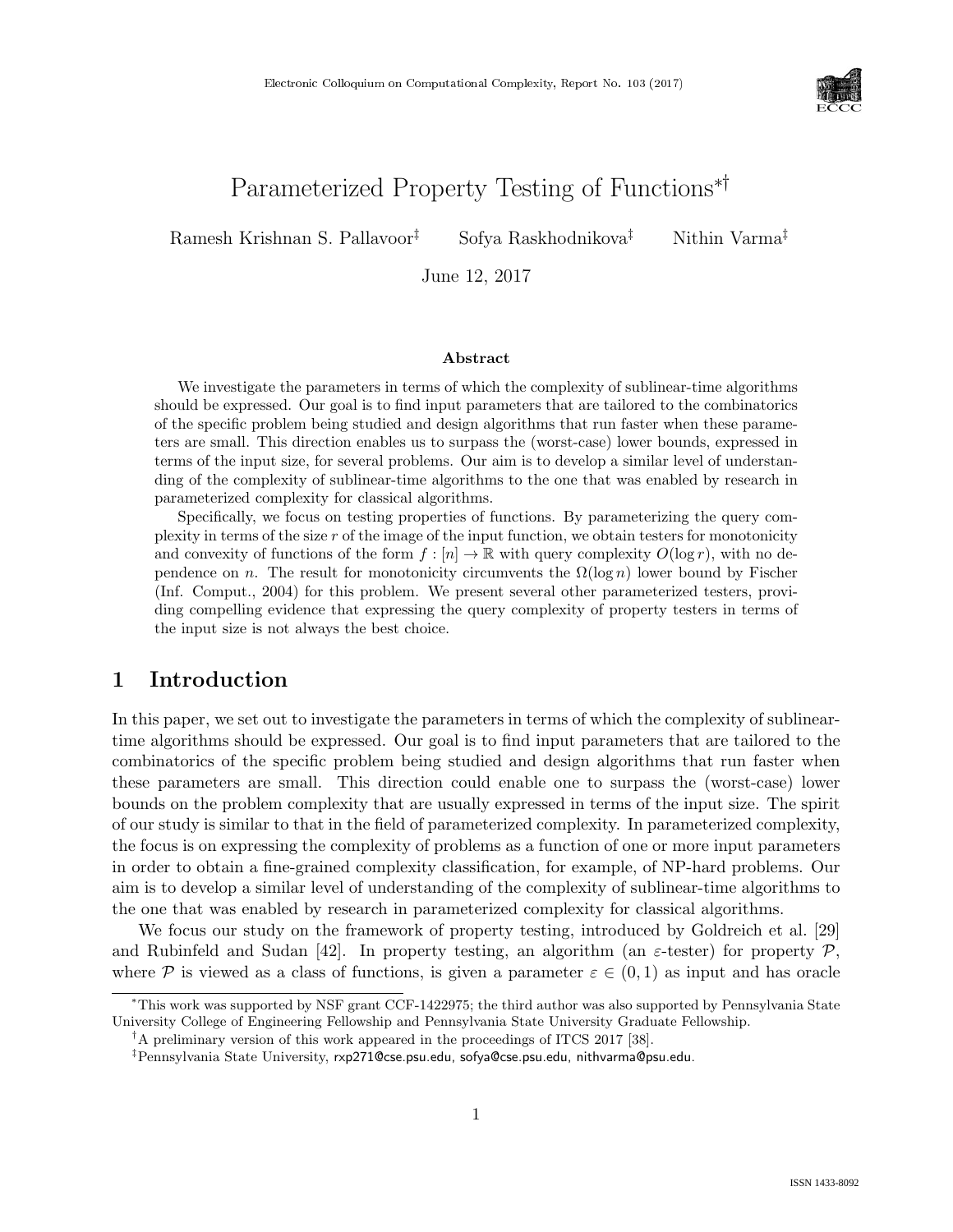access to a function f. The tester has to accept with probability at least  $2/3$  if f belongs to the class P, and reject with probability at least  $2/3$  if f is  $\varepsilon$ -far from P, that is, differs from every function in P on at least an  $\varepsilon$  fraction of function values. In the context of property testing of functions, the query complexity of a tester is usually expressed in terms of  $\varepsilon$  and the size of the domain of the input function. This works well for properties whose query complexity depends only on the proximity parameter  $\varepsilon$ . However, for other properties, it is not clear whether the domain size is the right parameter to express their testing complexity.

Consider, for example, the widely studied problem of testing monotonicity of real-valued functions (see, e.g., [28, 23, 24, 37, 27, 25, 32, 1, 33, 2, 11, 10, 13, 16, 12, 9, 17, 18, 15, 20, 19, 36, 4, 5, 22], and recent surveys [40, 14]). For functions over a discrete domain  $[n]$  (also called the line), monotonicity testing is equivalent to testing sortedness of arrays. Algorithms for sortedness testing have found use, for instance, in determining the "state of sortedness" of relational databases [6], where the testing step is performed to decide on the sorting algorithms to be run on the database. where the testing step is performed to decide on the sorting algorithms to be run on the database.<br>The complexity of sortedness testing (for constant  $\varepsilon$ ) is  $\Theta(\sqrt{n})$  if the tester is only allowed to make independent and uniformly random queries [27]; it is  $\Theta(\log n)$  if the tester is allowed to make arbitrary queries [24, 25].

From the above discussion, it might appear that one cannot make any more improvements to the complexity of monotonicity testing over  $[n]$ . However, we argue that this is the case only when the complexity of the problem is parameterized in terms of  $n$ , the domain size.

In this work, we ask whether better monotonicity testers can be designed by parameterizing the query complexity in terms of the size of the image of the input function. The starting point for our investigation is the folklore result that, for  $\varepsilon$ -testing monotonicity of Boolean functions over  $[n]$ , only  $O(1/\varepsilon)$  queries suffice. A slightly more general corollary of this result is that monotonicity of functions over [n] with image size at most 2 can be  $\varepsilon$ -tested with only  $O(1/\varepsilon)$  queries. The only bound for monotonicity testing (over  $[n]$ ) that is expressed in terms of the image size r of the input function is the bound of  $\Omega(\log r)$  for nonadaptive<sup>1</sup> testers due to Blais et al. [12]. We design an  $\varepsilon$ -tester for monotonicity of functions over [n] with query complexity  $O((\log r)/\varepsilon)$ , where r is an upper bound on the size of the image of the input function. This result circumvents Fischer's lower bound of  $\Omega(\log n)$  for this problem by focusing on a different parameter for measuring query complexity.

The size of the image is one of the natural parameters in terms of which one can express the complexity of property testing algorithms. In this work, we show that there are several testing problems for which parameterizing the complexity in terms of the image size works well. Another example where parameterization has helped in the design of efficient testers is the work of Jha and Raskhodnikova [35] on Lipschitz testing, even though they do not view their results from this angle. The complexity of their testers is expressed in terms of the *image diameter*. The *image diameter* of a function  $f: \mathcal{D} \mapsto \mathbb{R}$  is  $\max_{x,y \in \mathcal{D}} |f(x) - f(y)|$ . In many situations, the image diameter is much smaller than the domain size. We believe that all this evidence is compelling enough to make one rethink the way in which the complexity of sublinear-time algorithms is expressed. Our paper is a first step towards formalizing this notion and finding what we think are the right parameters to express the complexity of some central problems in sublinear-time algorithms.

<sup>&</sup>lt;sup>1</sup>Testers whose queries do not depend on the answers to previous queries are called *nonadaptive*; general testers that do not satisfy this requirement are adaptive.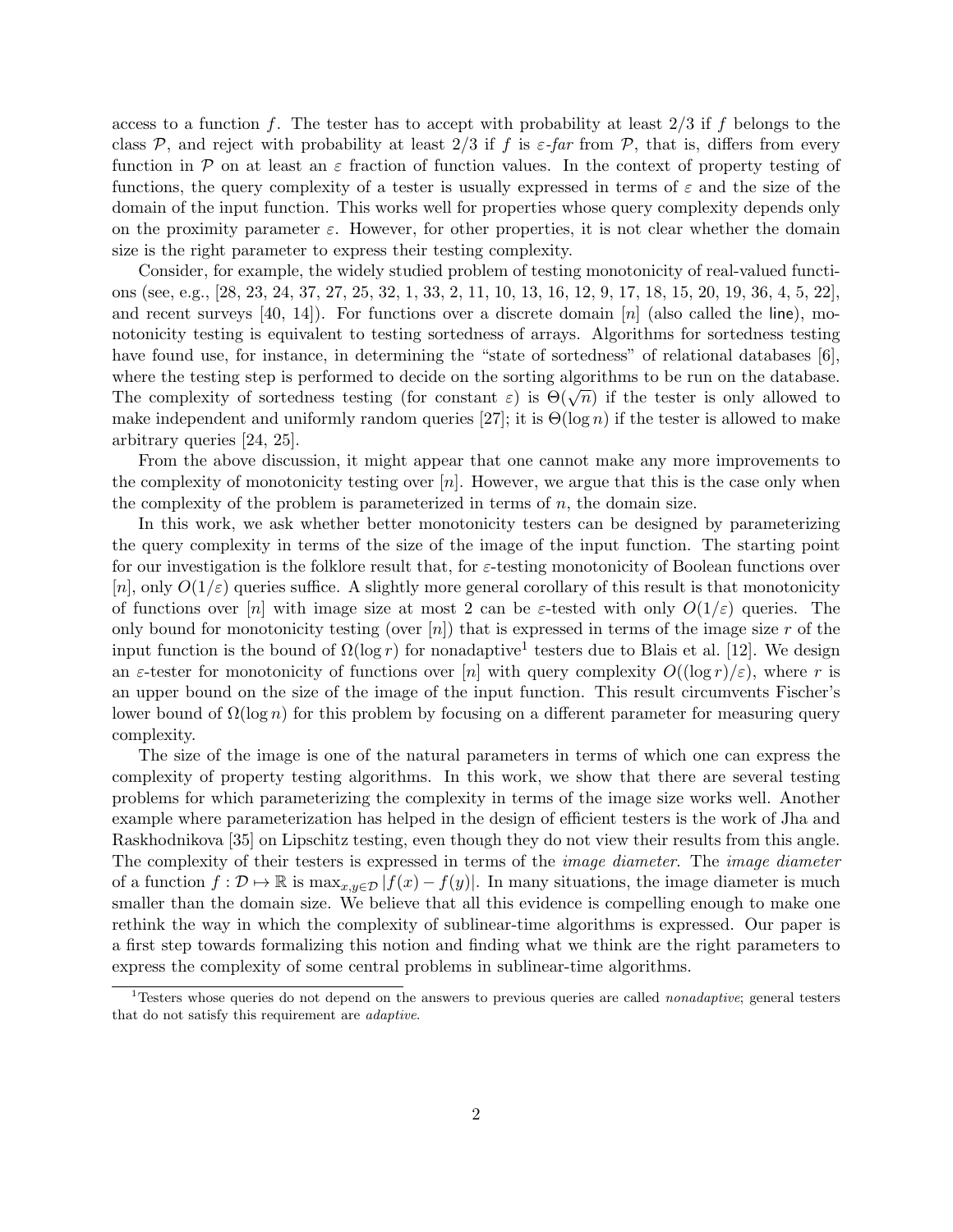### 1.1 Parameters and Properties Studied in this Work

We study the dependence of complexity of monotonicity and convexity testers on the image size of the input functions. The image of a function is defined as follows.

Definition 1.1 (Image of a function). Let f be a function defined over a finite, discrete domain D. The image of f, denoted  $Im(f)$ , is the set  $\{f(x) : x \in \mathcal{D}\}\$ or, in other words, the set of all values taken by f on points in D.

For the special case, when  $D$  is  $[n]$ , a function  $f : [n] \mapsto \mathbb{R}$  can also be viewed as a real-valued array of length n. Here,  $Im(f)$  is equal to the set of distinct values in the array.

We restrict our attention to real-valued functions defined over the following domains. These are domains for which testing monotonicity and convexity have been studied extensively.

**Definition 1.2** (Hypergrid, Hypercube, Line). For  $x \in [n]^d$ , let  $x_i$  denote the i<sup>th</sup> coordinate of x. A hypergrid is a partial order  $([n]^d, \preceq)$  where  $x \preceq y$  means that  $x_i \leq y_i$  for all  $x, y \in [n]^d$  and  $i \in [d]$ . The partial order  $([2]^d, \preceq)$  is called a hypercube and the total order  $([n], \preceq)$  is called a line.

Next, we summarize some of the previous work on testing monotonicity and convexity of real-valued functions.

**Monotonicity.** A function  $f : \mathcal{D} \to \mathbb{R}$  defined over a partial order  $(\mathcal{D}, \preceq)$  is monotone if  $f(x) \leq$  $f(y)$  for all  $x, y \in \mathcal{D}$  satisfying  $x \preceq y$ . Monotonicity is one of the most widely studied properties in the field of property testing [28, 23, 24, 37, 27, 25, 32, 1, 33, 2, 11, 10, 13, 16, 12, 9, 17, 18, 15, 20, 19, 36, 4, 5, 22. The complexity of  $\varepsilon$ -testing monotonicity of functions of the form  $f: [n]^d \mapsto \mathbb{R}$ is  $\Theta\left(\frac{d \log n}{\varepsilon}\right)$  $(\frac{\log n}{\varepsilon})$  [16, 17]. For the special case of the line, the testing complexity is  $\Theta\left(\frac{\log n}{\varepsilon}\right)$  $\left(\frac{g\,n}{\varepsilon}\right)$  [24, 25]. For functions defined over general poset domains  $D$ , the complexity of monotonicity testing is  $O\left(\sqrt{|\mathcal{D}|/\varepsilon}\right)$  [27].

**Convexity.** For a convex set  $\mathcal{D}$ , a function  $f : \mathcal{D} \mapsto \mathbb{R}$  is convex if  $\forall x, y \in \mathcal{D}$  and  $t \in [0, 1]$ ,  $f(tx+(1-t)y) \le tf(x)+(1-t)f(y)$ . For real-valued functions over [n], convexity can be  $\varepsilon$ -tested using  $O(\frac{\log n}{\epsilon})$  $(\frac{g n}{\varepsilon})$  queries [39]. This bound is tight (for constant  $\varepsilon$ ) for nonadaptive testers [12].

### 1.2 Our Results

In this section, we describe the key technical contributions of our work. We design efficient testers for monotonicity over various hypergrid domains and convexity over the line. For monotonicity of functions over the line  $[n]$ , which is equivalent to the property of sortedness of arrays of length n, we design efficient testers under two different models of input access: (i) query access and (ii) uniform samples. Our testers are given an upper bound  $r$  on the image size of the input function, and their complexity is parameterized in terms of r. In addition to analyzing query (sample) complexity of our algorithms, we also analyze their running times in the model where each oracle query takes unit time.

**Sortedness testing.** We present our tester for sortedness of  $n$ -element arrays (monotonicity over the line  $[n]$ ) in Section 3. The complexity of our tester is independent of n. Our tester has 1-sided error, that is, it always accepts a function with the property. (In contrast, the general tester is said to have 2-sided error.) We prove the following theorem.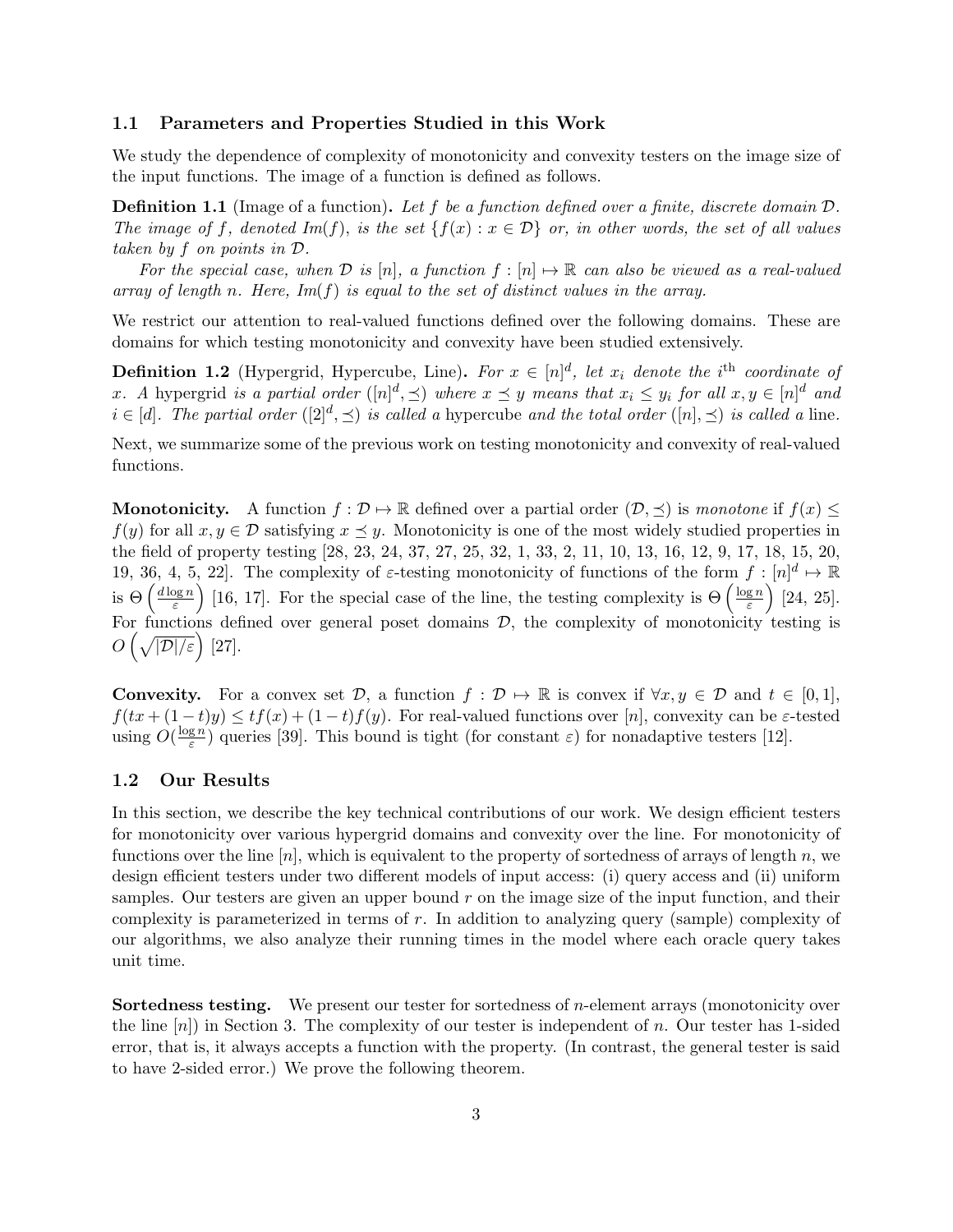**Theorem 1.3.** There exists a 1-sided error  $\varepsilon$ -tester making  $O\left(\frac{\log r}{\varepsilon}\right)$  $\left(\frac{\text{g}\, r}{\text{\varepsilon}}\right)$  queries to test sortedness of arrays with at most r distinct values. The tester runs in time  $O\left(\frac{\log r}{\varepsilon}\right)$  $\frac{\lg r}{\varepsilon}\biggr)$ .

An important ingredient in our sortedness tester is a nearly optimal nonadaptive tester for this task, presented in Section 2. Its performance is summarized in the next theorem.

**Theorem 1.4.** There exists a nonadaptive, 1-sided error  $\varepsilon$ -tester making  $O\left(\frac{1}{\varepsilon}\right)$  $\frac{1}{\varepsilon} \log \frac{r}{\varepsilon}$ ) queries to test sortedness of arrays with at most r distinct values. The tester runs in time  $O(\frac{1}{\varepsilon})$  $rac{1}{\varepsilon} \log \frac{r}{\varepsilon}$ .

The query complexity of our nonadaptive tester matches (for constant  $\varepsilon$ ) the  $\Omega(\log r)$  lower bound for nonadaptive sortedness testers in [12]. Note that for  $r \geq 1/\varepsilon$ , the complexity of the nonadaptive tester is  $O\left(\frac{\log r}{\varepsilon}\right)$  $\left(\frac{g r}{\varepsilon}\right)$ . The tester that we design to prove Theorem 1.3 runs the nonadaptive tester for  $r \geq 1/\varepsilon$  and a different (adaptive) tester, presented in Section 3, for  $r < 1/\varepsilon$ .

Uniform sortedness testing. The work that defined property testing [29], in addition to the model with oracle access to the input, also considered testers that are allowed access to function values only at points sampled uniformly and independently at random from the domain. This model of property testing, known as uniform or sample-based testing, was further studied by Goldreich and Ron [31], Fischer et al. [26], Berman et al. [8] and Berman et al. [7]. The query complexity of  $\varepsilon$ -testing sortedness of *n*-element arrays (for constant  $\varepsilon$ ) using only uniformly and independently  $\varepsilon$ -essing sortenness of *n*-element arrays (for constant  $\varepsilon$ ) using only uniformly and independently drawn samples is  $\Theta(\sqrt{n})$  [27]. We design optimal (up to the dependence on  $\varepsilon$ ) uniform testers whose query complexity is parameterized in terms of the number or distinct elements in the input arrays. These results can be found in Sections 5 and 6.

**Theorem 1.5.** There exists a 1-sided error  $\varepsilon$ -tester that makes  $O(\sqrt{r}/\varepsilon)$  uniform and independent queries to test sortedness of arrays with at most r distinct values. The tester runs in time  $O(\sqrt{r}/\varepsilon)$ .

**Theorem 1.6.** Testing sortedness of arrays with values in [r] requires  $\Omega(\sqrt{r})$  uniform queries, even with 2-sided error.

Monotonicity testing over hypergrids. We present our tester for monotonicity of real-valued functions over hypergrid domains in Section 4 and prove the following theorem.

**Theorem 1.7.** There exists a 1-sided error  $\varepsilon$ -tester that makes  $O\left(\frac{d}{\varepsilon}\log \frac{d}{\varepsilon}\log r\right)$  queries to test **EXECUTE:** The exists a 1-state error e-tester that makes  $O\left(\frac{1}{\varepsilon}\log\frac{1}{\varepsilon}\log t\right)$  queries to test<br>monotonicity of real-valued functions  $f: [n]^d \mapsto \mathbb{R}$  over the hypergrid domain, where  $|Im(f)| \leq r$ . The tester runs in time  $O\left(\frac{d}{\varepsilon}\right)$  $\frac{d}{\varepsilon} \log \frac{d}{\varepsilon} \log r$ .

Note that our tester has a better complexity (up to log factors) than the optimal tester for monotonicity of real-valued functions over the hypergrid domains that makes  $O\left(\frac{d \log n}{\varepsilon}\right)$  $\left(\frac{\log n}{\varepsilon}\right)$  queries [16] for small r. Parameterizing the complexity of testing in terms of the image size of the functions being tested is what enables us to bypass the  $\Omega\left(\frac{d\log n}{\varepsilon}\right)$  $\left(\frac{\log n}{\varepsilon}\right)$  lower bound for monotonicity testing of functions over hypergrid domains in [17].

Convexity testing over the line. Finally, in Section 7, we give a nonadaptive convexity tester for real-valued functions over the line and prove the following theorem.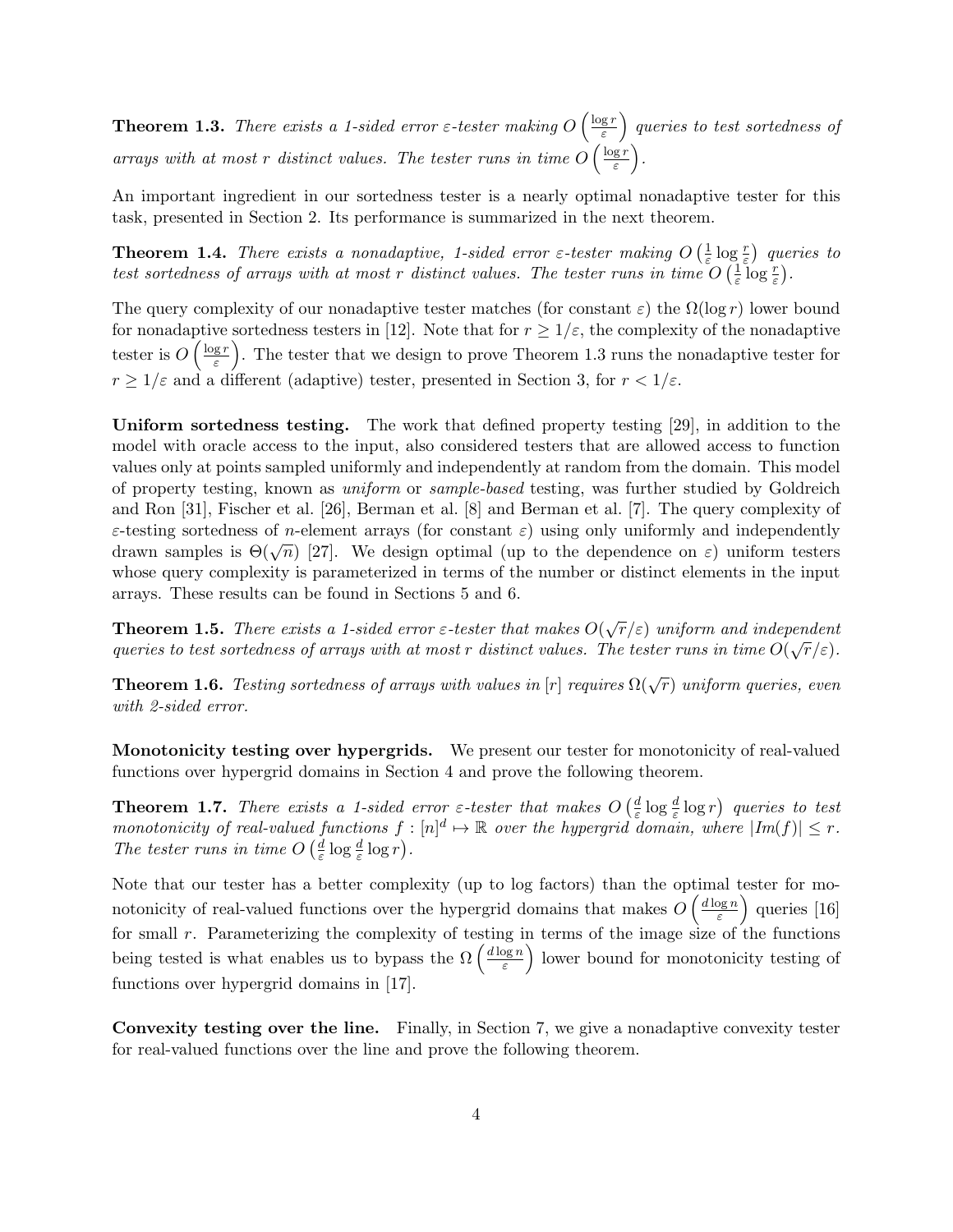**Theorem 1.8.** There exists a nonadaptive, 1-sided error  $\varepsilon$ -tester for convexity of functions f:  $[n] \mapsto \mathbb{R}$  that takes an integer  $r \geq |Im(f)|$  as input and makes  $O(1/\varepsilon)$  queries when  $r < \varepsilon n/3$  and  $O\left(\frac{\log(r/\varepsilon)}{\varepsilon}\right)$  $\left(\frac{r/\varepsilon)}{\varepsilon}\right)$  queries otherwise. The tester runs in time  $O(1/\varepsilon)$  when  $r < \varepsilon n/3$  and  $O\left(\frac{\log(r/\varepsilon)}{\varepsilon}\right)$  $\left(\frac{r/\varepsilon)}{\varepsilon}\right)$ otherwise.

Recall that for real-valued functions over [n], the complexity of (nonadaptively)  $\varepsilon$ -testing convexity (for constant  $\varepsilon$ ) is  $\Theta(\log n)$ . Contrary to this, our tester makes only a constant number of queries when the image size of the function is small.

### 1.3 Related Work

A related concept of parameterized testability of graph properties was studied by Iwama and Yoshida [34]. The focus of their work was to design efficient algorithms for the property testing variants of several NP-hard decision problems on graphs, by expressing their complexity in terms of parameters that have been successfully used in the literature on parameterized algorithms. In most of the cases, the parameters that they used are NP-hard to compute. In contrast, our goal is to determine the right input parameters in terms of which to express the complexity of property testers and, more generally, sublinear-time algorithms. The parameters we use are often easy to compute or estimate and, in many situations, can be assumed to be given to the algorithm. We also believe that the parameters that we use are tied to the intrinsic combinatorial structure of the properties and give insights into complexity of testing them.

# 2 The Nonadaptive Sortedness Tester

In this section, we describe a nonadaptive, 1-sided error  $\varepsilon$ -tester for sortedness of arrays containing at most r distinct values and prove Theorem 1.4. Our tester (Algorithm 1) uses a proximity oblivious tester (POT) for sortedness as a subroutine.

**Definition 2.1** (POT, Goldreich and Ron [30]). A proximity oblivious tester for a property  $P$  is an algorithm that has oracle access to a function f and

- 1. always accepts if  $f \in \mathcal{P}$ ;
- 2. rejects with probability at least dist(f, P) if  $f \notin \mathcal{P}$ , where dist(f, P) is the minimum fraction of values in f that needs to be changed, so that  $f \in \mathcal{P}$ .

Observe that a POT for P can be repeated  $O(1/\varepsilon)$  times to obtain a 1-sided error  $\varepsilon$ -tester for P. We note that Definition 2.1 is a special case of the definition of POT in [30]. Specifically, Goldreich and Ron [30] allow the rejection probability of a POT to be a non-decreasing function of dist $(f, \mathcal{P})$ . However, the special case in Definition 2.1 is sufficient for our purposes.

We now give an overview of Algorithm 1. It runs for  $O(1/\varepsilon)$  iterations. In each iteration, it first runs a POT for sortedness on a subarray B of the input array A consisting of  $1+2r/\varepsilon$  (nearly) equally spaced indices. Next, it picks an index  $i \in [n]$  uniformly at random. It compares  $A[i]$  with the array values of the indices closest to i that were included in  $B$ . Algorithm 1 rejects if either of these steps finds elements out of order.

At least three distinct POTs for sortedness of arrays with  $O(\log n)$  query complexity are known [24, 10, 16]. We can use any of them in Algorithm 1. Note that Algorithm 1 is not proximity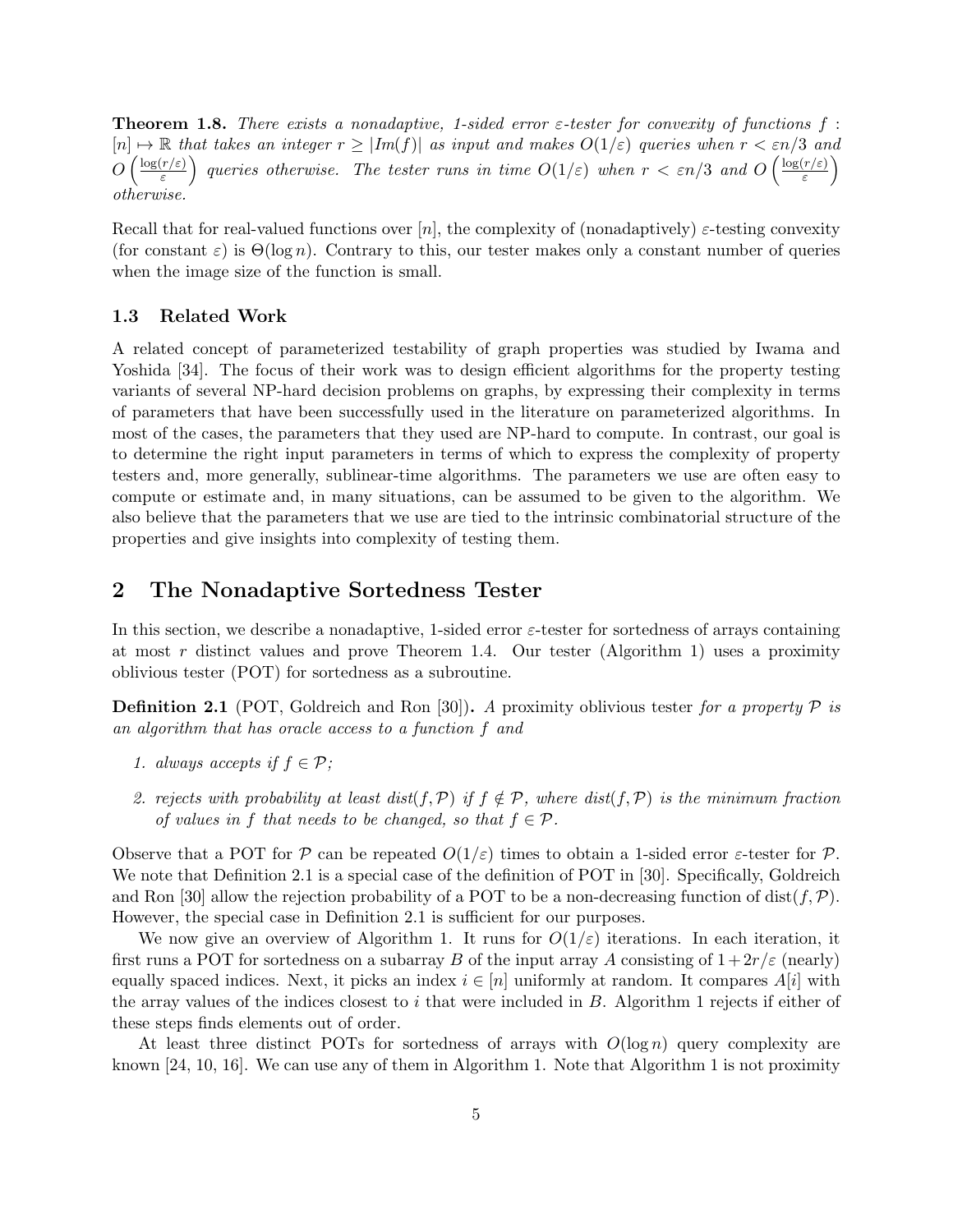oblivious itself, as it uses the proximity parameter  $\varepsilon$  to determine its queries. For simplicity, we assume throughout that  $2r/\varepsilon$  is an integer that divides n.

| <b>Algorithm 1:</b> The Nonadaptive Sortedness Tester                                                                                                                                              |
|----------------------------------------------------------------------------------------------------------------------------------------------------------------------------------------------------|
| <b>input</b> : query access to an array A of size n, an upper bound r on the number of distinct                                                                                                    |
| values in A, and a distance parameter $\varepsilon \in (0,1)$ .                                                                                                                                    |
| 1 Let B be the subarray of A consisting of the indices $1, \frac{\varepsilon n}{2r}, \frac{2\varepsilon n}{2r}, \ldots, \left(\frac{2r}{\varepsilon}-1\right) \frac{\varepsilon n}{2r}, n$ . // No |
| need to explicitly construct $B$ .                                                                                                                                                                 |
| 2 repeat $\left[\frac{8}{5}\right]$ times                                                                                                                                                          |
| Run a POT for sortedness of arrays (e.g., from [24], [10] or [16]) on $B$ and reject if it                                                                                                         |
| rejects.                                                                                                                                                                                           |
| Query an index $i$ from $A$ uniformly at random.                                                                                                                                                   |
|                                                                                                                                                                                                    |

5 Set  $k = \left\lfloor \frac{2ri}{\varepsilon n} \right\rfloor + 1$ . // Note that  $B[k] = A\left\lceil \frac{(k-1)\varepsilon n}{2r} \right\rceil$  $\left\lfloor\frac{(-1)\varepsilon n}{2r}\right\rfloor$  and  $B[k+1]=A\left[\frac{k\varepsilon n}{2r}\right]$  $\frac{\iota\varepsilon n}{2r}$ .

- 6 Query  $B[k]$  and  $B[k+1]$ .
- **7** Reject if  $(B[k], A[i], B[k+1])$  is not in sorted order.

8 Accept.

*Proof of Theorem 1.4.* We prove that Algorithm 1 is a nonadaptive, 1-sided error  $\varepsilon$ -tester making  $O\left(\frac{1}{\varepsilon}\right)$  $\frac{1}{\varepsilon}$  log  $\frac{r}{\varepsilon}$ ) queries to test sortedness of arrays with at most r distinct values. Algorithm 1 is nonadaptive, since its queries can be chosen in advance. It has 1-sided error as it always accepts sorted arrays. Lemmas 2.2, 2.3 and 2.5 complete the proof of Theorem 1.4.  $\Box$ 

**Lemma 2.2.** Algorithm 1 makes  $O\left(\frac{1}{\varepsilon}\right)$  $\frac{1}{\varepsilon} \log \frac{r}{\varepsilon}$ ) queries.

*Proof.* The query complexity of Step 3 is  $O(\log |B|) = O(\log(r/\varepsilon))$ . Steps 4-7 make a constant number of queries. Steps 3-7 are executed  $O(1/\varepsilon)$  times. Hence, the overall query complexity of the tester is  $O\left(\frac{1}{\varepsilon}\right)$  $\frac{1}{\varepsilon} \log \frac{r}{\varepsilon}$ .  $\Box$ 

Recall that an array is  $\varepsilon$ -far from sorted if at least an  $\varepsilon$  fraction of elements need to be modified to make it sorted; otherwise, it is  $\varepsilon$ -close to sorted.

**Lemma 2.3.** Algorithm 1, with probability at least  $2/3$ , rejects every array that has at most r distinct values and is  $\varepsilon$ -far from sorted.

*Proof.* Consider an array A that has at most r distinct values and is  $\varepsilon$ -far from sorted. Let B be the subarray of A as defined in Step 1 of Algorithm 1. If B is  $\frac{\varepsilon}{7}$ -far from sorted, then by the definition of POT for sortedness, Step 3 of our tester rejects with probability at least  $\frac{\varepsilon}{7}$  in each iteration. In the rest of the proof, we consider the case when B is  $\frac{\varepsilon}{7}$ -close to sorted.

**Claim 2.4.** If B is  $\frac{\varepsilon}{7}$ -close to sorted, then Steps 4-7 reject with probability at least  $\frac{\varepsilon}{7}$  in each iteration.

*Proof.* The subarray B consists of  $1+2r/\varepsilon$  (nearly) equally spaced indices, which partition A into  $2r/\varepsilon$  intervals of nearly the same size. Let  $\mathcal{I} = \{I_1, I_2, \ldots, I_{2r/\varepsilon}\}\$  denote the set of these intervals. Here,  $I_1$  denotes the interval<sup>2</sup>  $\left[2 \cdot \frac{\varepsilon n}{2r} - 1\right]$  and, for  $k > 1$ , the interval  $\left[\frac{(k-1)\varepsilon n}{2r} + 1 \cdot \frac{k\varepsilon n}{2r} - 1\right]$  is

<sup>&</sup>lt;sup>2</sup>We use [a.b] to denote  $\{a, a+1, \ldots, b-1, b\}$  for  $a, b \in \mathbb{Z}, a < b$ .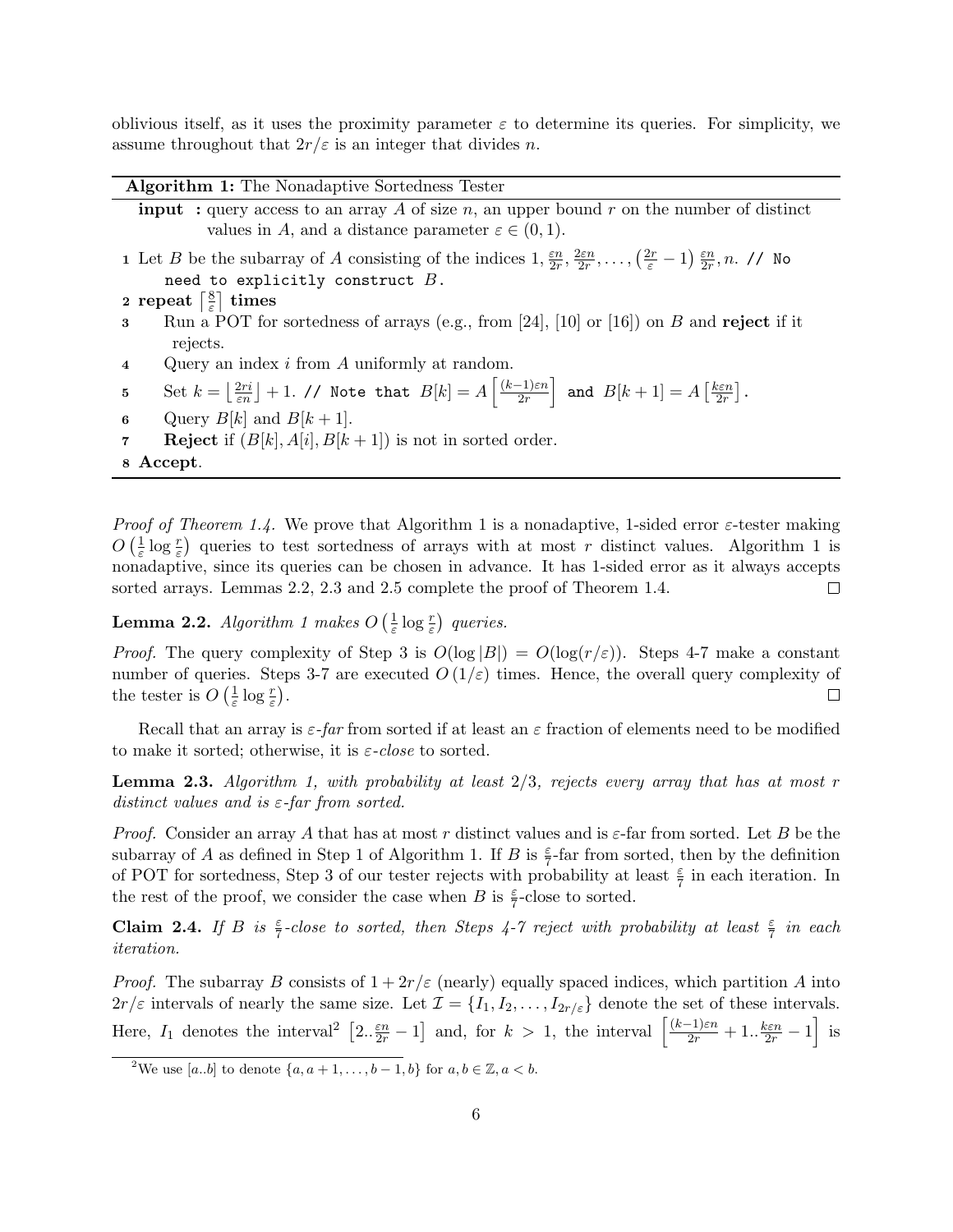denoted by  $I_k$ . Note that, by definition,  $B[k]$  and  $B[k+1]$  denote the values of the elements in A present immediately to the left and right of  $I_k$ , respectively.

An interval  $I_k$  is nearly-constant if  $B[k] = B[k+1]$ . Let  $\mathcal{C}_t$  be the set of arrays with all their values equal to t. Let  $A[I_k]$  denote the subarray of A on the indices in  $I_k$ . Let  $d(I_k)$  and  $D(I_k)$ denote the fractional and absolute Hamming distance of  $A[I_k]$  from the property  $\mathcal{C}_{B[k]}$ . Note that  $d(I_k) = D(I_k)/|I_k|.$ 

We now prove Claim 2.4 as follows in two steps. First, we show that  $\sum_{I_k \in \mathcal{I}'} D(I_k) > \varepsilon n/7$ , where  $\mathcal{I}' = \{I_k \in \mathcal{I} : I_k \text{ is nearly-constant}\}\.$  Second, we show that Steps 4-7 of Algorithm 1 reject with probability at least  $\sum_{k \in \mathcal{I}'} D(I_k)/n$  in each iteration.

Since B is  $\frac{\varepsilon}{7}$ -close to sorted, there exists a set S of at most  $\varepsilon|B|/7$  indices in B whose values can be changed to make B sorted. Note that, for  $r \geq 3$ , we have  $|S| < r/3$  since  $|B| = 1 + 2r/\varepsilon$ . Consider the set of intervals  $E_1$  in  $\mathcal I$  adjacent to at least one index from S. As each index in S is adjacent to at most two intervals,  $|E_1| < 2r/3$ .

Let  $E_2$  denote the set of intervals in  $\mathcal{I} \setminus E_1$  that are not nearly-constant. For all k such that  $I_k \in E_2$ , we have  $B[k] < B[k+1]$ . This is so because, if  $B[k] > B[k+1]$ , then  $I_k \in E_1$  and if  $B[k] = B[k+1]$ , then  $I_k$  is nearly-constant. The total number of distinct values taken by the elements belonging to intervals in  $E_2$  is at least  $|E_2|$ . But A has at most r distinct values, and hence,  $|E_2| \le r$ . Consequently,  $|E_1 \cup E_2| < \frac{2r}{3} + r = \frac{5r}{3}$  $\frac{5r}{3}$ .

Consider the subarray A" of A induced by the indices in the intervals in  $\mathcal{I} \setminus (E_1 \cup E_2)$ . Let  $D_{\mathcal{S}}(A)$ denote the absolute Hamming distance of the array A to the sortedness property. As  $D_{\mathcal{S}}(A) \geq \varepsilon n$ . we get  $D_{\mathcal{S}}(A'') > \varepsilon n - \frac{5r}{3}$  $\frac{5r}{3}\cdot\frac{\varepsilon n}{2r}=\frac{\varepsilon n}{6}$  $\frac{m}{6}$ . Note that all the intervals in  $A''$  are nearly-constant. Hence,  $(\mathcal{I} \setminus (E_1 \cup E_2)) \subseteq \mathcal{I}'$  and, consequently,

$$
\sum_{I_k \in \mathcal{I}'} D(I_k) \geq D_{\mathcal{S}}(A'') > \frac{\varepsilon n}{6} > \frac{\varepsilon n}{7}.
$$

This completes the first step of the proof.

Consider a nearly-constant interval  $I_k \in \mathcal{I}'$  such that  $D(I_k) > 0$ . As  $B[k] = B[k+1]$ , there exists  $D(I_k)$  elements in  $I_k$  whose values are not  $B[k]$ , i.e.,

$$
|\{x \in I_k : A[x] \neq B[k]\}| = D(I_k).
$$

Algorithm 1 rejects if it samples an index  $x \in I_k$  in Step 4 such that  $B[k] = B[k+1]$  (i.e.,  $I_k \in \mathcal{I}'$ ) and  $A[x] \neq B[k]$ . As there are  $\sum_{I_k \in \mathcal{I}'} D(I_k)$  such indices in A, Steps 4-7 of Algorithm 1 reject A with probability at least  $\sum_{I_k\in\mathcal{I}'} D(I_k)/n$ . Since  $\sum_{I_k\in\mathcal{I}'} D(I_k) > \varepsilon n/7$ , the proof of Claim 2.4 is complete.

Hence, the probability that Steps 3-7 reject in each iteration is at least  $\varepsilon/7$ . The probability that Algorithm 1 accepts after  $\lceil 8/\varepsilon \rceil$  iterations is at most  $(1 - \varepsilon/7)^{8/\varepsilon} \leq e^{-8/7} < 1/3$ . This completes the proof of Lemma 2.3.  $\Box$ 

**Lemma 2.5.** The time complexity of Algorithm 1 is  $O\left(\frac{1}{\varepsilon}\right)$  $\frac{1}{\varepsilon} \log \frac{r}{\varepsilon}$ .

Proof. Step 1 introduces notation and is not a step of the algorithm. The time complexity of Step 3 is  $O(\log |B|) = O(\log \frac{r}{\varepsilon})$ . Steps 4-7 run in constant time. Hence, the running time of each iteration of Steps 3-7 is  $O(\log \frac{r}{\varepsilon})$ . As these steps are executed  $O(1/\varepsilon)$  times, the time complexity of Steps 2-7 is  $O\left(\frac{1}{\varepsilon}\right)$  $\frac{1}{\varepsilon} \log \frac{r}{\varepsilon}$ , which is also the overall time complexity of Algorithm 1.  $\Box$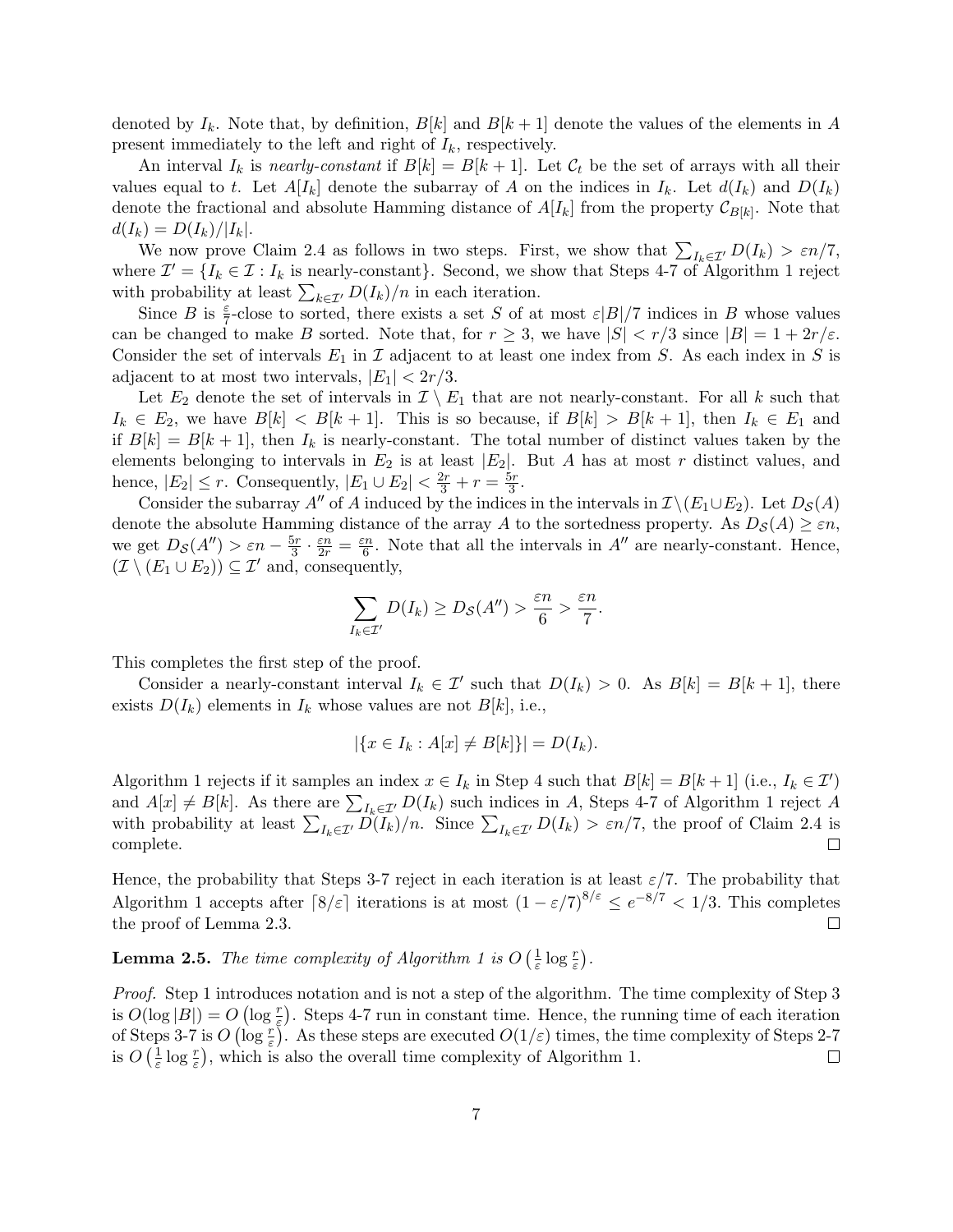#### 3 The Sortedness Tester with  $O\left(\frac{\log r}{\varepsilon}\right)$ ε Query Complexity

In this section, we describe a 1-sided error  $\varepsilon$ -tester for sortedness of arrays containing at most r distinct values and prove Theorem 1.3. The tester, described in Algorithm 2, runs the nonadaptive tester (Algorithm 1) described in Section 2 when  $r \geq 1/\varepsilon$ , and a different procedure, which is described in Algorithm 2, otherwise.

Algorithm 2: The Sortedness Tester

**input** : query access to an array A of size n, an upper bound r on the number of distinct values in A, and distance parameter  $\varepsilon \in (0,1)$ . 1 If  $r \geq 1/\varepsilon$ , run **Algorithm 1** and reject if it rejects. 2 If  $A[1] > A[n]$ , reject. **3** Initialize a doubly linked list  $L$  to contain keys 1 and  $n$ . // Define successor $(i) = \min\{j \in L : j > i\}$ ; predecessor $(i) = \max\{j \in L : j < i\}$ . 4 while  $\exists i, j \in L$  such that  $j =$  successor(i) and  $|i - j| > \frac{\varepsilon n}{2r}$  $\frac{\varepsilon n}{2r}$  and  $A[i] < A[j]$  do 5 Set  $m = \left\lfloor \frac{i+j}{2} \right\rfloor$  $\frac{+j}{2}$  and query  $A[m]$ . 6 if  $A[i] \leq A[m] \leq A[j]$  then insert m into L else reject. 7 if  $i > 1$  and A[predecessor(i)] = A[i] = A[m] then  $8$  Delete *i* from  $L$ . 9 if  $j < n$  and  $A[m] = A[j] = A$ [successor(j)] then 10 Delete  $j$  from  $L$ . 11 repeat  $\left[\frac{2 \ln 3}{5}\right]$  $\left\lfloor\frac{\ln3}{\varepsilon}\right\rceil$  times 12 Sample an index x from [n] uniformly at random and query  $A[x]$ . 13 if  $(A[\text{predecessor}(x)], A[x], A[\text{successor}(x)])$  is not in sorted order then reject. 14 Accept.

*Proof of Theorem 1.3.* We prove that Algorithm 2 is a 1-sided error  $\varepsilon$ -tester for sortedness of arrays with at most r distinct values and that its query and time complexity are both  $O\left(\frac{\log r}{\varepsilon}\right)$  $\left(\frac{gr}{\varepsilon}\right)$ . When  $r \geq 1/\varepsilon$ , Algorithm 2 runs Algorithm 1 and outputs its answer. By Theorem 1.4, Algorithm 1 is  $\frac{1}{\varepsilon} \log \frac{r}{\varepsilon}$  which is equal to  $O\left(\frac{\log r}{\varepsilon}\right)$  $\frac{\lg r}{\varepsilon}$ ) as a 1-sided error  $\varepsilon$ -tester with query and time complexity  $O\left(\frac{1}{\varepsilon}\right)$  $r \geq 1/\varepsilon$ . When  $r < 1/\varepsilon$ , Algorithm 2 only rejects if it finds array elements out of order, and so, it has 1-sided error. Lemmas 3.1, 3.2 and 3.3 complete the proof of Theorem 1.3.  $\Box$ 

**Lemma 3.1.** For  $r < 1/\varepsilon$ , Algorithm 2 makes  $O\left(\frac{\log r}{\varepsilon}\right)$  $\left(\frac{gr}{\varepsilon}\right)$  queries.

*Proof.* We first bound the query complexity of Steps 4-10. Let  $w$  be the number of times Steps 4-10 are run by Algorithm 2. For  $k \in [0..w]$ , let  $L_k$  be the snapshot of the doubly linked list L of array indices (initialized in Step 3) at the end of iteration k. Note that  $L_0 = \{1, n\}$  and  $L_w$  is the list at the end of the algorithm. Let  $V_k = \{v : v = A[i] \text{ for some } i \in L_k\}$  be the set of all array values of indices in  $L_k$ . Observe that once a value v is in  $V_k$ , it remains in  $V_{k'}$  for all  $k' > k$ . For  $v \in V_k$ , define successor-distance $(v, L_k) = |i-\text{successor}(i)|$  such that  $A[i] = v$  and  $A[\text{successor}(i)] \neq v$ , where successor is defined with respect to the list  $L_k$  (for  $v = A[n]$ , define successor-distance $(v, L_k) = 0$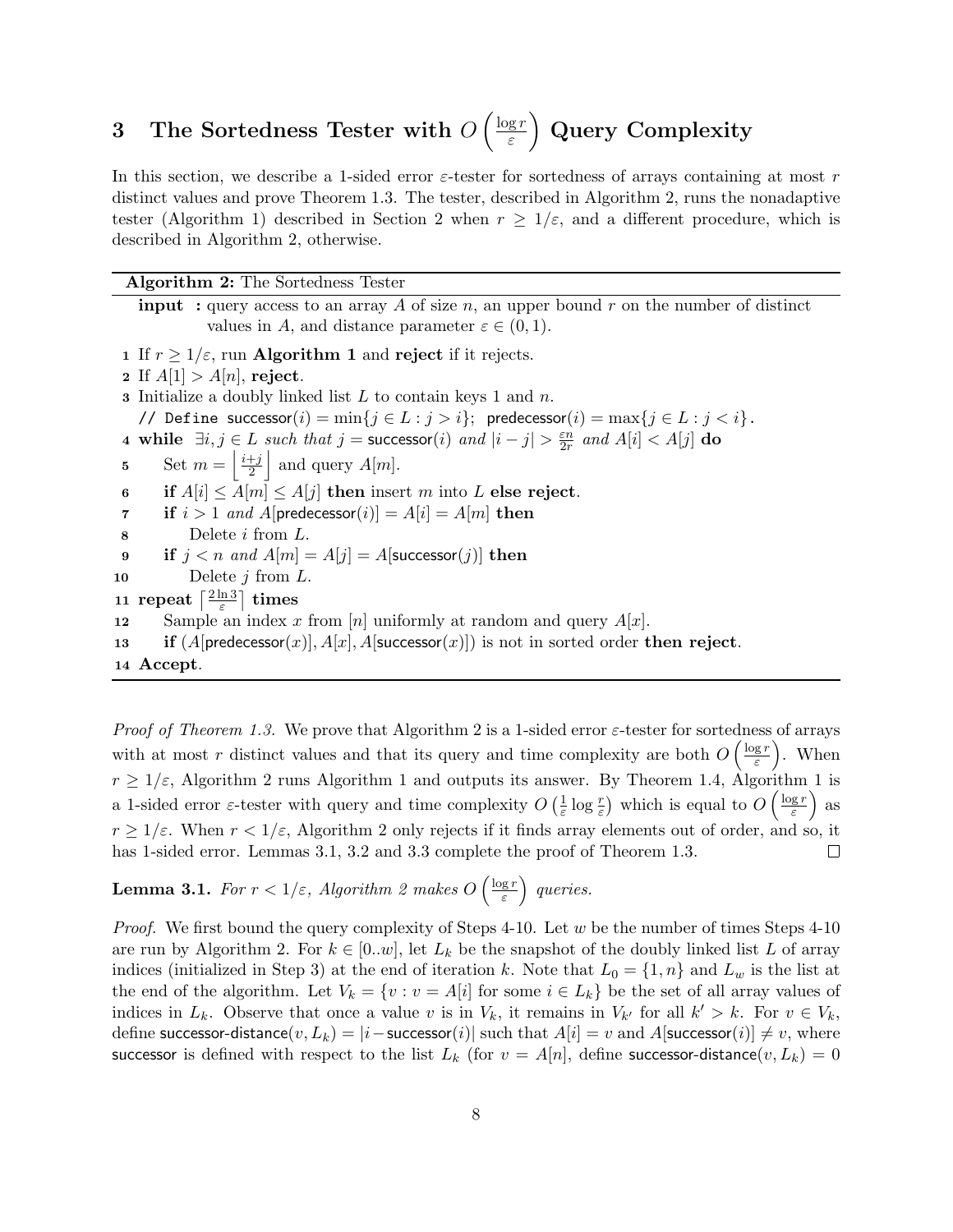for all k). Consider the  $k^{\text{th}}$  iteration of Steps 4-10 where  $k \in [w]$ . In Step 4 of  $k^{\text{th}}$  iteration, an index  $i \in L$  is chosen such that successor-distance( $A[i], L_{k-1}$ ) >  $\varepsilon n/2r$ . At the end of the iteration, successor-distance( $A[i], L_k$ ) = successor-distance( $A[i], L_{k-1}$ )/2 ignoring the errors due to rounding. Generalizing this argument, for each iteration  $k \in [w]$ , there exists some  $v_k \in V_{k-1} \setminus \{A[n]\}$ , such that successor-distance $(v_k, L_k)$  = successor-distance $(v_k, L_{k-1})/2$ .

Fix  $v^* \in V_w \setminus \{A[n]\}.$  Let  $k_1, k_2, \ldots, k_q \in [w]$ , where  $k_1 < k_2 < \ldots < k_q$ , be the iterations where the choice of i in Step 4 satisfies  $A[i] = v^*$ . From the description of the tester, for any  $i \in [2..q]$ , we have successor-distance $(v^*, L_{k_i})$  = successor-distance $(v^*, L_{k_{i-1}})/2$ . By extending this relation, we get successor-distance $(v^*,L_{k_q}) =$  successor-distance $(v^*,L_{k_1})/2^{q-1}.$   $\;$   $\;$   $\;$  But  $\;$  successor-distance $(v^*,L_{k_1}) \; < \; n$ and  $\frac{\varepsilon n}{4r} <$  successor-distance $(v^*, L_{k_q}) \leq \frac{\varepsilon n}{2r}$  $\frac{\varepsilon n}{2r}$ . Solving for q, we get

$$
2^{q-1} = \frac{\text{successor-distance}(v^*, L_{k_1})}{\text{successor-distance}(v^*, L_{k_q})} < \frac{n}{\varepsilon n/4r} = \frac{4r}{\varepsilon};
$$
\n
$$
q < \log \frac{8r}{\varepsilon}.
$$

Hence, the tester runs at most  $log(8r/\varepsilon)$  iterations where successor-distance $(v^*, \cdot)$  is halved. Accounting for all the iterations for each value in  $V_w \setminus \{A[n]\}\text{, we get}$ 

$$
w < |V_w| \cdot \log(8r/\varepsilon) \le r \log(8r/\varepsilon),
$$

since  $|V_w| \leq r$ . In each iteration, the tester makes a constant number of queries. So, the overall query complexity of Steps 4-10 is  $O(r \log \frac{r}{\varepsilon})$ . The query complexity of Steps 11-13 is  $O(1/\varepsilon)$ . Hence, the overall query complexity of the tester is  $O\left(\frac{1}{\varepsilon} + r \log \frac{r}{\varepsilon}\right)$ .

Now, we prove that  $O(r \log \frac{r}{\varepsilon}) = O\left(\frac{\log r}{\varepsilon}\right)$  $\left(\frac{gr}{\varepsilon}\right)$  for  $r < 1/\varepsilon$ . We have  $O(r \log \frac{r}{\varepsilon}) = O(r \log \frac{1}{\varepsilon})$  as  $r < 1/\varepsilon$ . Note that the function  $g(x) = \frac{x'}{\log x}$  is increasing for  $x \geq 3$ . Hence, for  $r < 1/\varepsilon$ , we have  $\frac{r}{\log r} < \frac{1/\varepsilon}{\log(1/\varepsilon)}$  $\frac{1/\varepsilon}{\log(1/\varepsilon)}$ , and hence  $r \log \frac{1}{\varepsilon} < \frac{\log r}{\varepsilon}$  $\frac{gr}{\varepsilon}$ . Therefore, the query complexity of Algorithm 2 is  $O\left(\frac{\log r}{\varepsilon}\right)$  $\frac{\mathrm{g}\,r}{\varepsilon}\biggr).$  $\Box$ 

**Lemma 3.2.** Steps 2-14 of Algorithm 2, with probability at least  $2/3$ , reject every array that has at most r distinct values and is  $\varepsilon$ -far from sorted, when  $r < 1/\varepsilon$ .

*Proof.* Consider an array A that has at most r distinct values and is  $\varepsilon$ -far from sorted, where  $r < 1/\varepsilon$ . Algorithm 2 rejects whenever it finds elements out of order. We show that Steps 11-13 reject with probability at least 2/3, if Steps 2-10 do not find array elements out of order.

Consider the indices in the list L at the end of the while loop. Let  $E = \{j \in L : A[j] \leq \}$  $A$ [successor(j)]} be the indices in L whose array values differ from that of their respective successor in L. As A has at most r distinct values, by Pigeonhole principle,  $|E| < r$ . Each  $i \in E$  satisfies  $|i - \text{successor}(i)| \leq \varepsilon n/2r$ . Define  $E' = \{k \in [n] : i < k < \text{successor}(i), i \in E\}$ . Clearly,  $|E'| \leq$ εn  $\frac{\varepsilon n}{2r} \cdot |E| \; < \; \frac{\varepsilon n}{2}$  $\frac{2n}{2}$ . Consider the subarray of A indexed by  $[n] \setminus E'$ . This subarray is  $\frac{1}{2}$ -far from sorted as A is  $\varepsilon$ -far from sorted. Also, all  $k \in [n] \setminus E'$  satisfy predecessor $(k) < k <$  successor $(k)$ and  $A[\text{predecessor}(k)] = A[\text{successor}(k)]$  (note that the definitions of predecessor and successor are applicable to all elements in [n]). That is, for all such indices k, we know what the element  $A[k]$ should be if A is sorted. Recall that if  $A[i] = A[j]$ , then [i..j] constitutes a nearly-constant interval, as defined in Section 2. By the proof method used in Lemma 2.3, there exists at least  $\varepsilon n/2$  indices of the form  $k \in [n]$  such that  $A[\text{predecessor}(k)] = A[\text{successor}(k)]$  and  $A[k] \neq A[\text{successor}(k)]$ . The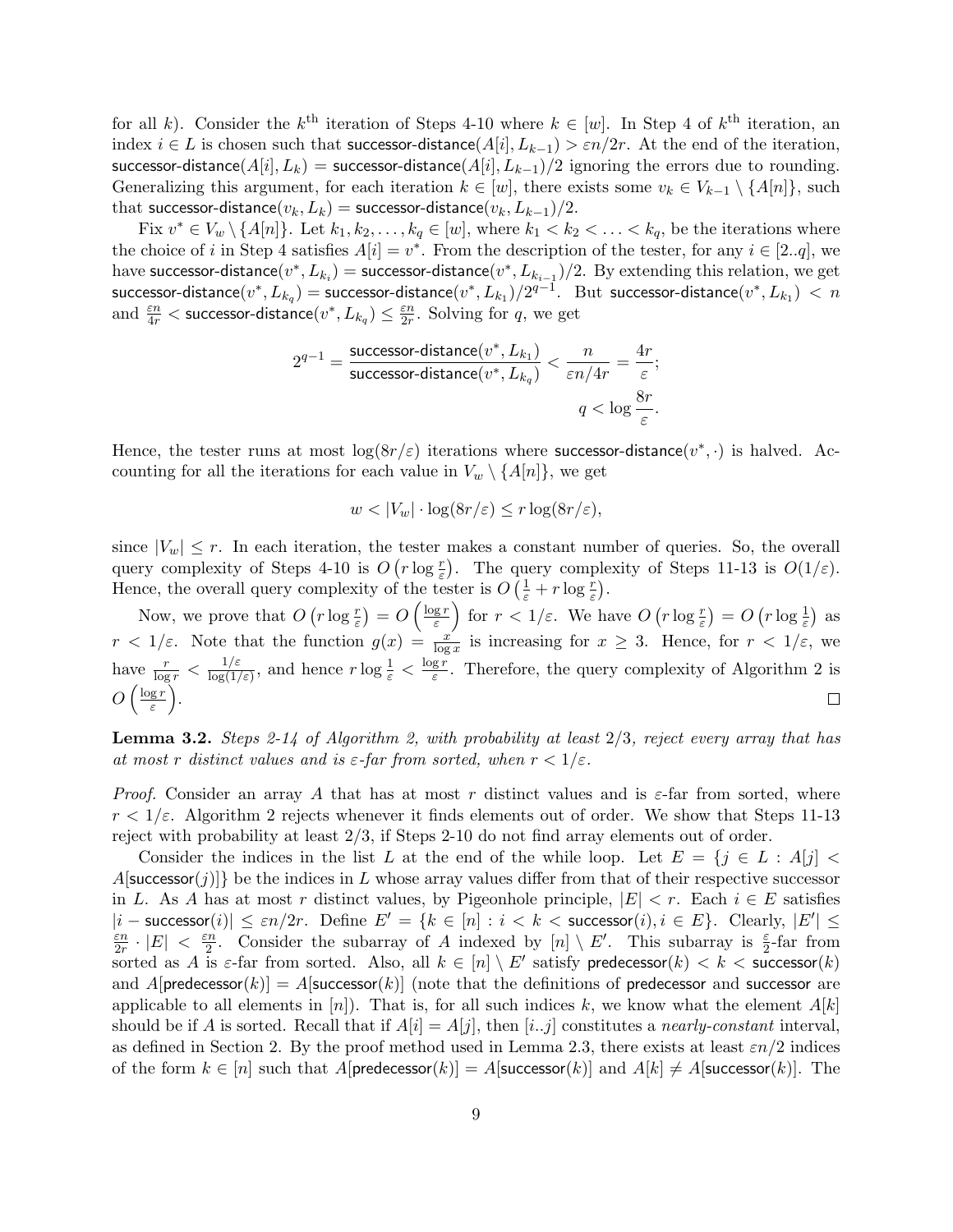probability that Steps 12 and 13 fail to capture such an index in any of its  $\lceil \frac{2 \ln 3}{5} \rceil$  $\frac{\ln 3}{\varepsilon}$  iterations is at most

$$
(1 - \varepsilon/2)^{\frac{2\ln 3}{\varepsilon}} \le 1/3.
$$

 $\Box$ 

**Lemma 3.3.** Algorithm 2 runs in time  $O\left(\frac{\log r}{\varepsilon}\right)$  $\frac{\mathrm{g}\,r}{\varepsilon}\biggr).$ 

*Proof.* If  $r \geq 1/\varepsilon$ , then Algorithm 1 is run. The time complexity of Algorithm 1 is  $O(\frac{1}{\varepsilon})$  $\frac{1}{\varepsilon} \log \frac{r}{\varepsilon}$ , which is  $O\left(\frac{\log r}{\varepsilon}\right)$  $\left(\frac{gr}{\varepsilon}\right)$  for  $r \geq 1/\varepsilon$ .

For  $r < 1/\varepsilon$ , Steps 2-14 are executed. The main idea of implementing Steps 4-10 efficiently is to maintain a pointer p to the smallest index in the list L that satisfies the condition. The pointer p is initialized to point to 1, which is present in  $L$  in the first iteration of Step 4. We repeat Steps 4-10 until the index that p points to, either no longer satisfies the while condition, or is deleted from  $L$ . In both cases, we update  $p$  to point to the successor of the current index. In order to efficiently implement Steps 11-13, we first copy the indices in L into an array D of size |L|. Note that D is a sorted array. Step 13, which involves finding the successor and predecessor of a sampled index, can then be performed by doing a binary search in  $D$ , which is a sorted array.

Steps 2 and 3 run in constant time. Since  $p$  points to the smallest index in  $L$  satisfying the conditions of Step 4, the running time of Step 4 over all the iterations is  $O\left(\frac{\log r}{\varepsilon}\right)$  $\left(\frac{gr}{\varepsilon}\right)$ , the query complexity of Steps 4-10. Steps 5-10 run in time  $O(1)$ , since the operations of insertion, deletion and finding the successor and predecessor can all be done in  $O(1)$  time for the list L. Steps 4-10 are executed  $O\left(\frac{\log r}{\varepsilon}\right)$  $\left(\frac{g r}{\varepsilon}\right)$  times (Lemma 3.1), and hence, the running time over all the iterations of Steps 4-10 is  $O\left(\frac{\log r}{\varepsilon}\right)$  $\frac{\mathrm{g}\,r}{\varepsilon}\biggr).$ 

We now analyze the running time of Steps 11-13. The size of  $L$  is at most the query complexity of Steps 4-10, which is  $O\left(\frac{\log r}{\varepsilon}\right)$  $\frac{g r}{\varepsilon}$ ). Hence, copying the indices in L to the array D takes only  $O\left(\frac{\log r}{\varepsilon}\right)$  $\frac{\mathbf{g}\,r}{\varepsilon}\Big)$ time. Since D has at most two indices per each of the (at most r) distinct values in  $A$ , a binary search on D can be done in time  $O(\log r)$ . Thus, the overall running time of Steps 11-13 is  $O\left(\frac{\log r}{\varepsilon}\right)$  $\frac{\mathbf{g}\,r}{\varepsilon}\bigg).$ Hence, the overall time complexity of Algorithm 2 is  $O\left(\frac{\log r}{\varepsilon}\right)$  $\frac{\mathrm{g}\,r}{\varepsilon}\biggr).$  $\Box$ 

# 4 The Monotonicity Tester over Hypergrids

In this section, we describe a monotonicity tester for functions over hypergrid domains and prove Theorem 1.7. We prove the correctness of this tester using the correctness of the sortedness tester described in Section 3, a dimension reduction theorem by Chakrabarty et al. [15] and the work investment strategy by Berman et al. [9].

An axis-parallel line  $\ell$  of the hypergrid  $[n]^d$  is a set of n points that agree on all but one coordinate. Let  $f|_{\ell}$  denote the restriction of a function f to  $\ell$ . Note that  $f|_{\ell}$  can be thought of as a real-valued function over  $[n]$ .

The tester iteratively samples uniformly random axis-parallel lines, runs Algorithm 2 on each of them, and rejects if any run of Algorithm 2 rejects. We now analyze the tester and prove Theorem 1.7.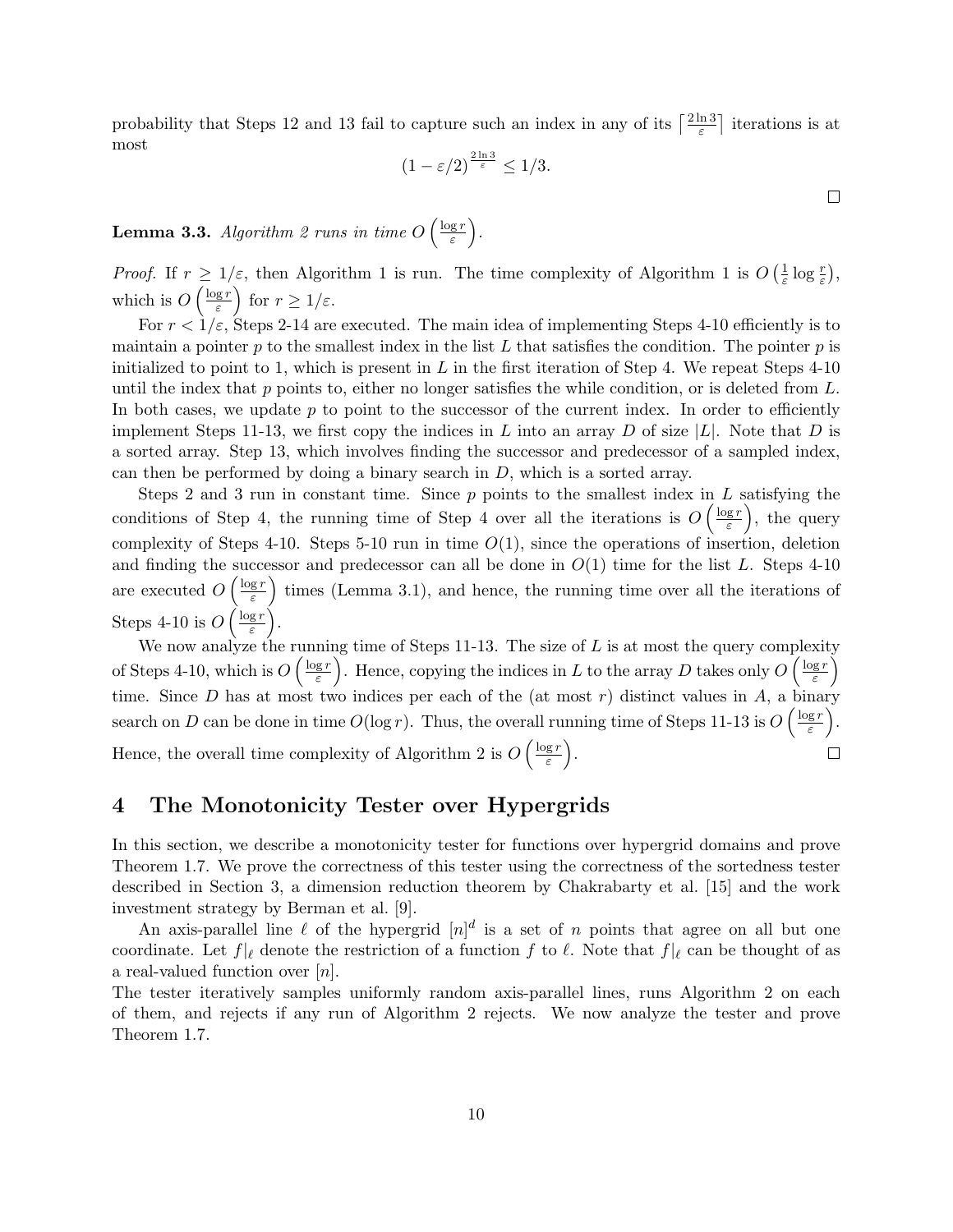|  |  |  |  | <b>Algorithm 3:</b> The Monotonicity Tester over Hypergrids |
|--|--|--|--|-------------------------------------------------------------|
|--|--|--|--|-------------------------------------------------------------|

**input** : query access to  $f: [n]^d \mapsto \mathbb{R}$ , an upper bound r on  $|\text{Im}(f)|$ , and a distance parameter  $\varepsilon \in (0,1)$ . 1 for  $i=1$  to  $\lceil 3 \log \frac{4d}{\varepsilon} \rceil$  do 1 for  $i = 1$  to  $\left| \frac{3 \log \frac{1}{\epsilon}}{2} \right|$ <br>2 repeat  $\left[ \frac{16d \ln 4}{2i \epsilon} \right]$  $\frac{d\ln4}{2^i\varepsilon} \bigr] \text{ times}$  $\mathbf 3$  Sample a uniformly random axis-parallel line  $\ell$ . **4** Repeat twice: run Algorithm 2 on the array induced by  $f|_{\ell}$ , with the distance parameter set to  $2^{-i}$  and the upper bound on the number of distinct elements set to  $r$ ; reject if it rejects at least once. 5 Accept.

*Proof of Theorem 1.7.* We prove that Algorithm 3 is a 1-sided error  $\varepsilon$ -tester that makes  $O\left(\frac{d}{\varepsilon}\right)$  $\frac{d}{\varepsilon} \log \frac{d}{\varepsilon} \log r$ queries to test monotonicity of real-valued functions  $f : [n]^d \mapsto \mathbb{R}$  over the hypergrid domain, where  $|Im(f)| \leq r$ . Algorithm 3 has 1-sided error because Algorithm 2, which it runs as a subroutine, has 1-sided error. Lemmas 4.1 and 4.2 complete the proof of Theorem 1.7.  $\Box$ 

**Lemma 4.1.** The query and time complexity of Algorithm 3 are both  $O\left(\frac{d}{\varepsilon}\right)$  $\frac{d}{\varepsilon} \log \frac{d}{\varepsilon} \log r$ .

*Proof.* The query complexity of a single execution of Step 4 during the  $i<sup>th</sup>$  iteration of the outermost loop (Step 1) is  $O(2^i \log r)$ . As Step 4 is repeated  $O\left(\frac{d}{2^i}\right)$  $\frac{d}{2^i \varepsilon}$  times in the *i*<sup>th</sup> iteration, the overall query complexity of the *i*<sup>th</sup> iteration of the tester is  $O\left(\frac{d}{\varepsilon}\right)$  $\frac{d}{\varepsilon} \log r$ ). The outermost loop is executed  $O(\log \frac{d}{\varepsilon})$  times, and hence the query complexity of the tester is  $O\left(\frac{d}{\varepsilon}\right)$  $\frac{d}{\varepsilon} \log \frac{d}{\varepsilon} \log r$ . The analysis of the time complexity is the same as that of the query complexity.

**Lemma 4.2.** Algorithm 3, with probability at least  $2/3$ , rejects every function over the hypergrid domain which is  $\varepsilon$ -far from sorted and has image size is at most r.

*Proof.* Let  $f : [n]^d \mapsto \mathbb{R}$  be  $\varepsilon$ -far from monotone, with  $|Im(f)| \leq r$ . Let  $\mathcal{L}_{n,d}$  denote the set of all axis-parallel lines in  $[n]^d$  and  $d_{\mathcal{M}}(f)$  denote the relative distance of f to monotonicity. We also use  $d_{\mathcal{M}}(f|_{\ell})$  to denote the relative distance to monotonicity of the function  $f|_{\ell}$ . We have  $|\text{Im}(f|_{\ell})| \leq r$ since  $|\text{Im}(f)| \leq r$ . We use the following dimension reduction theorem proved by Chakrabarty et al. [15].

Theorem 4.3 (Chakrabarty et al. [15]).

$$
\mathbb{E}_{\ell \leftarrow \mathcal{L}_{n,d}}[d_{\mathcal{M}}(f|_{\ell})] \ge \frac{d_{\mathcal{M}}(f)}{4d}.
$$

We note that Theorem 4.3 is a special case of the dimension reduction theorem proved in [15]. Clearly, if  $d_{\mathcal{M}}(f) \geq \varepsilon$ , then,  $\mathbb{E}_{\ell \leftarrow \mathcal{L}_{n,d}}[d_{\mathcal{M}}(f|_{\ell})] \geq \varepsilon/4d$ . We use the work investment strategy due to Berman et al. [9] to extend the monotonicity tester on the line domain to the hypergrid domain.

**Theorem 4.4** (Berman et al. [9]). For a random variable  $X \in [0,1]$  with  $\mathbb{E}[X] \geq \mu$  for  $\mu < 1/2$ , let  $p_i = \Pr[X \geq \frac{1}{2^n}]$  $\frac{1}{2^i}$  and  $\delta \in (0,1)$  be the desired probability of error. Let  $k_i = \frac{4 \ln 1/\delta}{2^i \mu}$  $\frac{\ln 1/\sigma}{2^i\mu}$ . Then,

$$
\prod_{i=1}^{\lceil 3\log(1/\mu)\rceil} (1-p_i)^{k_i} \le \delta.
$$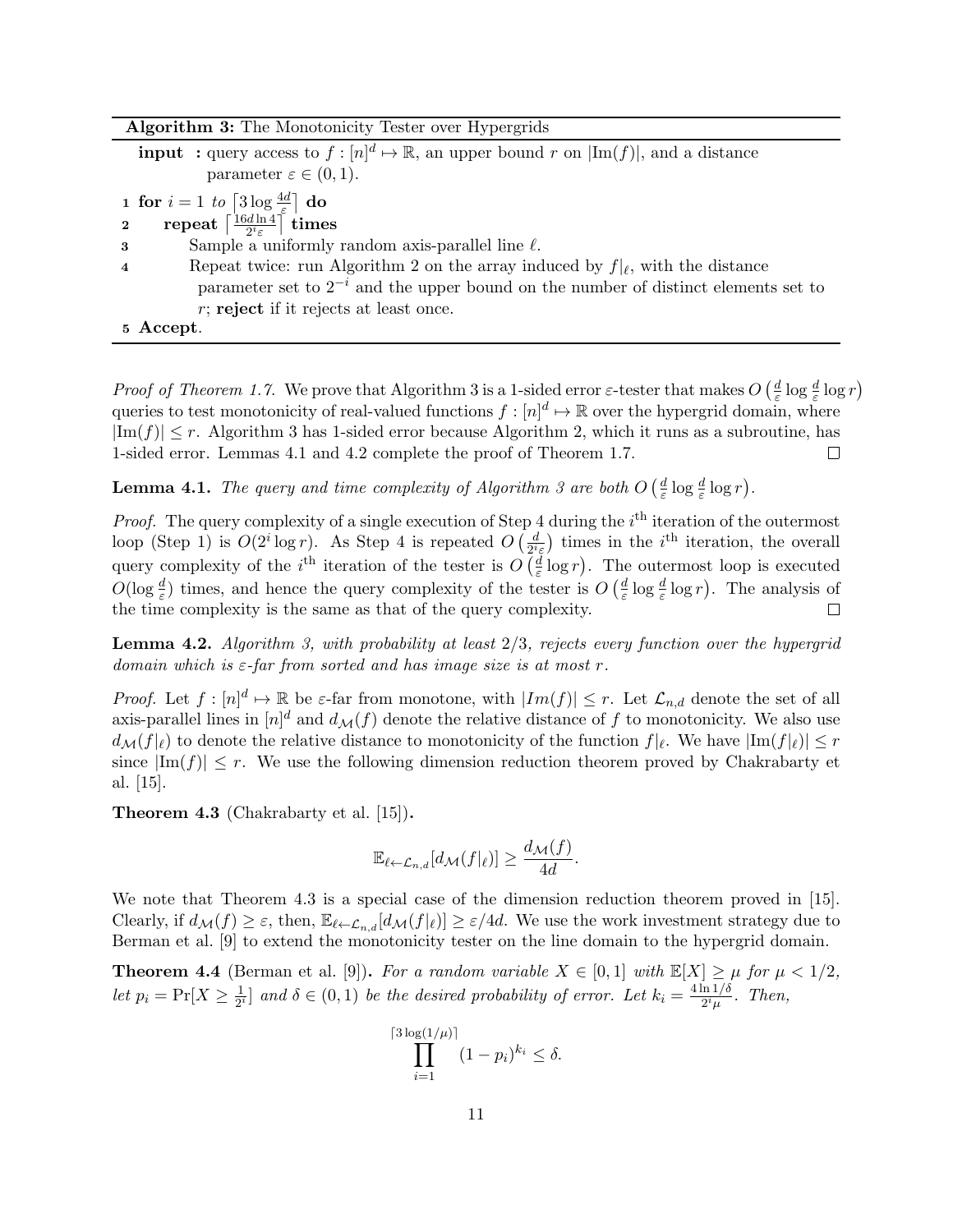Consider running Algorithm 3 on f. Let  $X = d_{\mathcal{M}}(f|\ell)$ , where  $\ell$  is sampled uniformly at random from  $\mathcal{L}_{n,d}$ . We apply the work investment strategy (Theorem 4.4) on X with error probability  $\delta = 1/4$ . By Theorem 4.3,  $\mathbb{E}[X] \geq \varepsilon/4d$ . Thus, in Theorem 4.4, we set  $\mu = \varepsilon/4d$  and  $k_i = \frac{16d \ln 4}{2i \varepsilon}$  $2^i$ ε for all  $i \in \left[3\log \frac{4d}{\varepsilon}\right]$ . By Theorem 4.4, with probability at least  $3/4$ , for some  $i \in \left[\left[3\log \frac{4d}{\varepsilon}\right]\right]$ , we sample a line  $\ell$  such that  $d_{\mathcal{M}}(f|\ell) \geq 2^{-i}$  in Step 3. Conditioned on sampling such a line, Step 4 rejects  $\ell$  with probability at least 8/9. Thus, given a function f that is  $\varepsilon$ -far from sorted, Algorithm 3 rejects  $f$  with probability at least  $\frac{3}{4} \cdot \frac{8}{9} = \frac{2}{3}$  $\frac{2}{3}$ , as required. This completes the proof of Lemma 4.2.  $\Box$ 

Note on a nonadaptive tester for hypergrids. We can get a nonadaptive, 1-sided error  $\varepsilon$ tester for monotonicity over hypergrids by using Algorithm 1 instead of Algorithm 2 in Step 4 of Algorithm 3. The same analysis goes through for this case and the overall query complexity of the tester is  $O\left(\frac{d}{\varepsilon}\right)$  $\frac{d}{\varepsilon} \log \frac{d}{\varepsilon} \log \frac{rd}{\varepsilon}$ ).

# 5 The Uniform Tester for Sortedness

In this section, we first describe a nonadaptive  $\varepsilon$ -tester that makes  $O(\sqrt{r}/\varepsilon)$  uniform and independent queries to test sortedness of arrays containing at most r distinct values. The expected running time of the tester is  $O(\sqrt{r}/\varepsilon)$ . We then show how to use this tester to obtain another tester that meets the requirements of Theorem 1.5.

Recall that a pair of indices  $(x, y)$ , where  $x, y \in [n]$  and  $x < y$ , is violated in an array A if  $A(x) > A(y)$ . Two indices x and y are adjacent in a sample S if there is no index  $z \in S$  such that  $x < z < y$ . Algorithm 4, uses the fact that there is a violated pair in a sample of indices if and only if there is a violated pair consisting of adjacent indices in that sample.

The bound on the query complexity of the tester follows directly from its description. The tester has 1-sided error as it always accepts sorted arrays. In the rest of the section, we show that  $\sim \sim 0.7$ the time complexity of the tester is  $O(\sqrt{r}/\varepsilon)$  and that, with high probability, the tester rejects arrays that are  $\varepsilon$ -far from sorted.

| Algorithm 4: The Uniform Sortedness Tester                                                                                                 |
|--------------------------------------------------------------------------------------------------------------------------------------------|
| <b>input</b> : query access to an array A of size n, an upper bound r on the number of distinct                                            |
| values in A, and a distance parameter $\varepsilon \in (0,1)$ .                                                                            |
| <b>1</b> Sample and query $\left[\frac{32\sqrt{r}}{\epsilon}\right]$ indices from A uniformly and independently at random.                 |
| 2 Sort the sampled indices in increasing order using Bucket Sort [21] with $\left\lceil \frac{32\sqrt{r}}{\epsilon} \right\rceil$ buckets. |
| <b>3 Reject</b> if the sample contains a violated pair consisting of adjacent indices; else, <b>accept</b> .                               |

**Lemma 5.1.** Algorithm 4, with probability at least  $3/4$ , rejects every array that has at most r distinct elements and is  $\varepsilon$ -far from sorted.

*Proof.* Consider an array A that has at most r distinct values and is  $\varepsilon$ -far from sorted. Consider the undirected *violation graph*  $G = ([n], E)$  of A, where an edge  $\{u, v\} \in E$  if  $(u, v)$  is a violated pair. Dodis et al. [23, Lemma 7] show that if A is  $\varepsilon$ -far from sorted then G has a matching M of size at least  $\varepsilon n/2$ .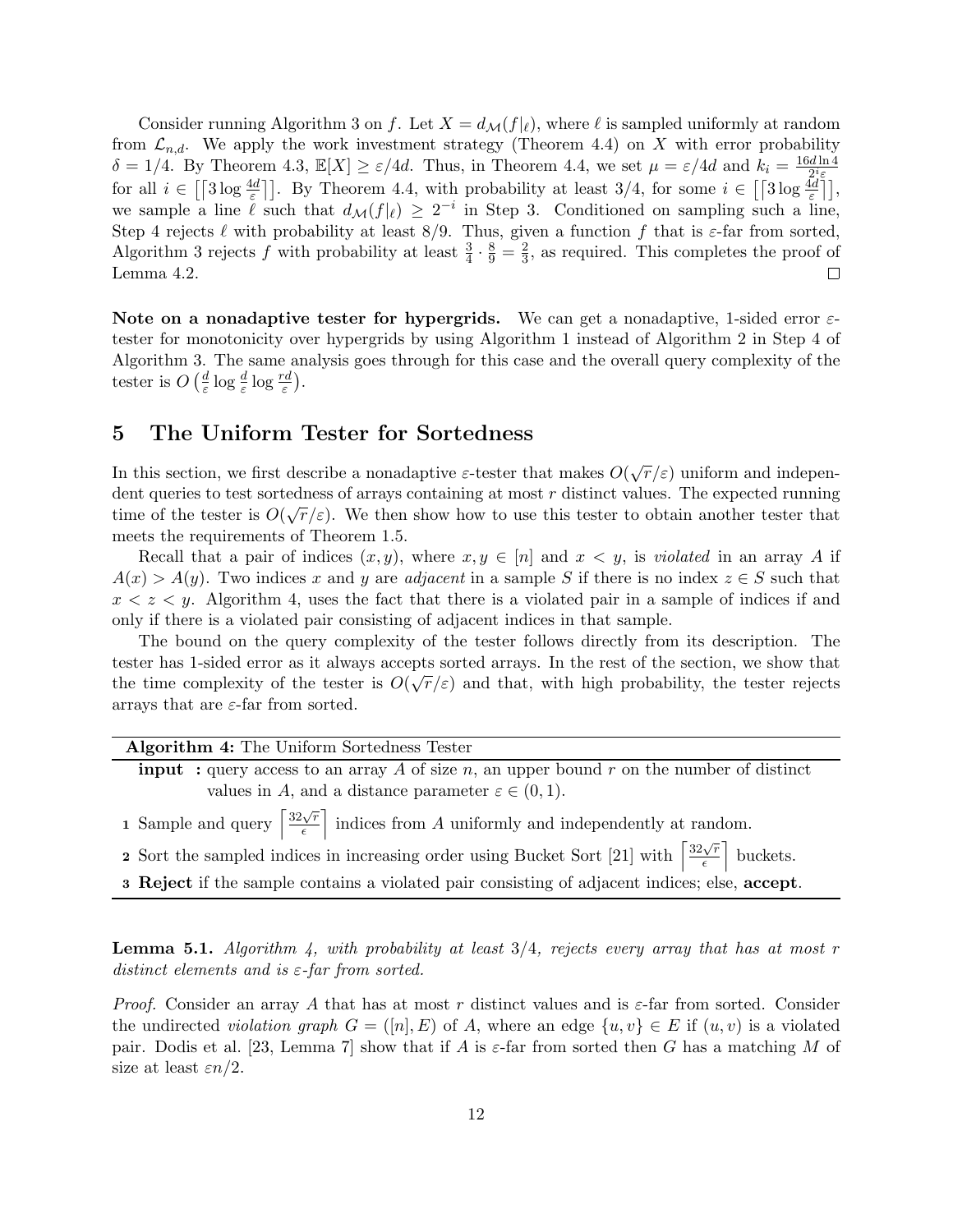For a pair  $(x, y) \in [n] \times [n]$  such that  $x < y$ , we refer to x as its lower endpoint and y as its higher endpoint. We first partition the pairs in M into r classes as follows. Let  $v_1 < v_2 < \cdots < v_r$ be the values in the range. A pair  $(x, y) \in M$  such that  $x < y$  belongs to the i<sup>th</sup> class  $C_i$ , if  $A(x) = v_i$ . Note that  $C_1$  is empty. For each  $i \in [r]$ , let  $C_i^{\text{L}}$  and  $C_i^{\text{H}}$  denote the set of lower and higher endpoints of pairs in  $C_i$ , respectively. Note that  $|C_i| = |C_i^{\text{L}}| = |C_i^{\text{H}}|$ . For each  $i \in [r]$ , define the *i*<sup>th</sup> lower bucket  $B_i^L$  to consist of the smallest  $\lceil |C_i|/2 \rceil$  indices in  $C_i^L$  and the *i*<sup>th</sup> higher bucket  $B_i^{\text{H}}$  to consist of the largest  $\lceil |C_i|/2 \rceil$  indices in  $C_i^{\text{H}}$ . Note that  $\lceil |C_i|/2 \rceil$  $\left|\bigcup_{i\in[r]}B_i^\text{L}\right|=\Big|$  $\left|\bigcup_{i\in[r]}B_i^{\text{H}}\right|\geq \varepsilon n/4.$ It is easy to see that for each  $i \in [r]$ , every pair in  $B_i^L \times B_i^H$  is a violated pair. Therefore, if for some  $i \in [r]$ , there exist indices from both  $B_i^{\text{L}}$  and  $B_i^{\text{H}}$  in the algorithm's sample, there also exists a violated pair in the sample consisting of adjacent indices, and the algorithm rejects. To bound the probability of the former event from below, we use the following generalization of the Birthday Paradox proved by Goldreich et al. [28, Lemma 19].

**Claim 5.2** ([28, Lemma 19]). Let  $S_1, S_2, \ldots, S_r, T_1, T_2, \ldots, T_r$  be disjoint subsets of a universe U. For each  $i \in [r]$ , let  $p_i = |S_i|/|U|$  and  $q_i = |T_i|/|U|$ . Let  $\rho = \sum_i \min\{p_i, q_i\}$ . Then, if we uniformly sample  $8\sqrt{r}/\rho$  elements from U, with probability at least 3/4, for some  $i \in [r]$ , the sample will contain at least one element from both  $S_i$  and  $T_i$ .

If we set  $S_i = B_i^{\text{L}}$  and  $T_i = B_i^{\text{H}}$  for each  $i \in [r]$  in Claim 5.2, we have  $\rho \ge \varepsilon/4$ . Therefore,<br>a uniform sample of  $32\sqrt{r}/\varepsilon$  points from  $[n]$ , with probability at least  $3/4$ , will have, for some  $i \in [r]$ , an index from  $B_i^L$  and  $B_i^H$ , and the algorithm will reject. This completes the proof of the lemma.  $\Box$ 

**Lemma 5.3.** The expected running time of Algorithm 4 is  $O(\sqrt{r}/\varepsilon)$ .

*Proof.* Step 1 takes only  $O(\sqrt{r}/\varepsilon)$  time to run. Since the indices in the sample are drawn uniformly and independently at random from [n], Bucket Sort sorts the sampled indices in expected time linear in the size of the sample ([21], Chapter 8.4). Hence, Step 2 runs in expected time  $O(\sqrt{r}/\varepsilon)$ . To check whether any pair of adjacent indices in the sample forms a violated pair, we just need to make a single pass over the sorted list of indices. Thus, Step 3 also takes time  $O(\sqrt{r}/\varepsilon)$ . This completes the proof of the lemma.  $\Box$ 

**Proof of Theorem 1.5.** Let c be a constant such that the expected running time of Algorithm 4 is at most  $c \cdot \sqrt{r}/\varepsilon$ . The tester as described in the statement of Theorem 1.5, say T, can be obtained by running Algorithm 4 for exactly  $12c \cdot \sqrt{r}/\varepsilon$  steps and rejecting if and only if Algorithm 4 rejects. By running Algorithm 4 for exactly  $12C \cdot \sqrt{7}/\varepsilon$  steps and rejecting if and only if Algorithm 4 rejects.<br>The query complexity of T is  $O(\sqrt{r}/\varepsilon)$ . It is easy to see that T accepts if the array is sorted. If the array is  $\varepsilon$ -far from sorted, the tester T accepts if either the execution of Algorithm 4 accepts, or its running time exceeds  $12c\sqrt{r}/\varepsilon$ . Using both Markov's inequality and the union bound, we can see that the probability of  $T$  accepting in this case is at most  $1/3$ . This completes the proof of Theorem 1.5.

### 6 A Lower Bound for the Uniform Sortedness Tester

In this section, we prove that  $\Omega(\sqrt{r})$  uniform queries are required to test sortedness of an array with at most  $r$  distinct values, even when one allows for 2-sided error, and prove Theorem 1.6. The proof uses Yao's principle [43], the version with two distributions (see, e.g., Raskhodnikova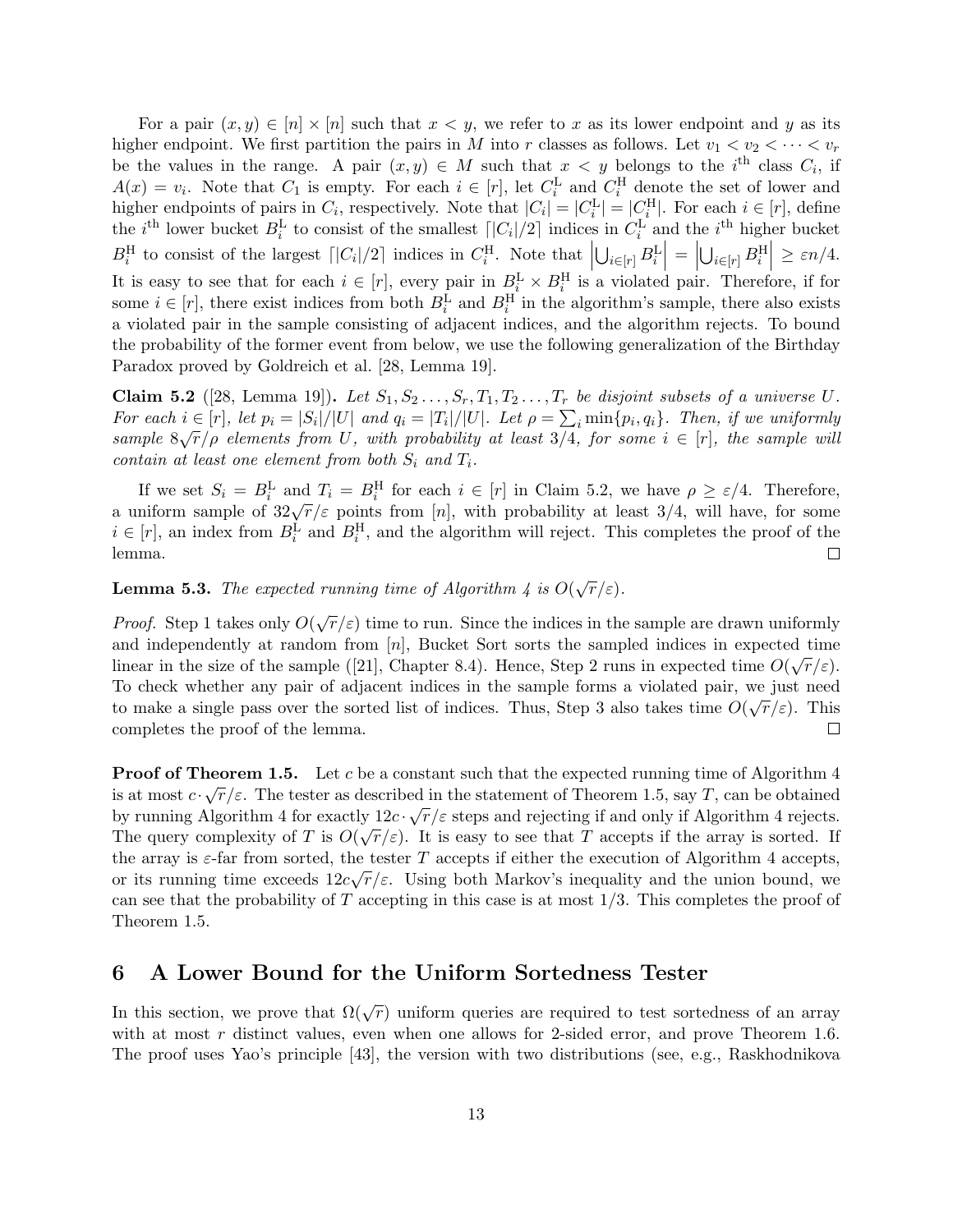and Smith [41]). We first define two hard distributions  $P$  and  $N$  on arrays with r distinct values such that every array drawn from  $\mathcal P$  is in sorted order and every array drawn from  $\mathcal N$  is  $\frac{1}{8}$ -far from sorted. We then show that, for any tester that uses  $o(\sqrt{r})$  uniform queries, the statistical difference between tester's views of the two distributions is small, and hence, with high probability, it cannot distinguish between the distributions.

The statistical distance between two distributions  $\mathcal{D}_1$  and  $\mathcal{D}_2$ , denoted by  $SD(\mathcal{D}_1, \mathcal{D}_2)$ , is defined as

$$
SD(\mathcal{D}_1, \mathcal{D}_2) = \max_{S \subseteq (\text{support}(\mathcal{D}_1) \cup \text{support}(\mathcal{D}_2))} \left( \left| \Pr_{x \leftarrow \mathcal{D}_1} [x \in S] - \Pr_{x \leftarrow \mathcal{D}_2} [x \in S] \right| \right) .
$$

We write  $\mathcal{D}_1 \approx_{\delta} \mathcal{D}_2$  to denote  $SD(\mathcal{D}_1, \mathcal{D}_2) \leq \delta$ .

*Proof of Theorem 1.6.* First, we define two distributions  $\mathcal P$  and  $\hat{\mathcal N}$  on arrays of size n taking values in the set  $[r]$ , where  $n \ge 16r \ln 6r$ . Without loss of generality, we assume that r is an even number that divides n.

The distribution  $P$  is constructed as follows. Partition an *n*-element array into  $r/2$  blocks, each of length  $2n/r$ . For  $i \in [r/2]$ , set all elements in the i<sup>th</sup> block to the same value; choose this value to be 2*i* with probability  $\frac{1}{2}$  and 2*i* - 1 with probability  $\frac{1}{2}$ .

The distribution  $\hat{N}$  is constructed as follows. As before, partition an *n*-element array into  $r/2$ blocks, each of length  $2n/r$ . For  $i \in [r/2]$ , the value at each index in the i<sup>th</sup> block is set to either  $(2i - 1)$  or 2i uniformly and independently at random.

Note that every array drawn from  $P$  is in sorted order. We will show that, with high probability, an array drawn from  $\widehat{\mathcal{N}}$  is  $\frac{1}{8}$ -far from sorted.

**Lemma 6.1.** Let E denote the event that an array chosen according to  $\widehat{N}$  is  $\frac{1}{8}$ -far from sorted. Then,

$$
\Pr[E] > \frac{5}{6}.
$$

*Proof.* Consider an array A chosen according to  $\hat{N}$ . Consider the i<sup>th</sup> block of A for some  $i \in [r/2]$ . Let  $Y_{2i}$  denote the number of elements with value 2i in the first half of this block and  $Y_{2i-1}$  denote the number of elements with value  $(2i - 1)$  in the second half of the block. As the size of each half of the block is  $n/r$ , and the value at each index is assigned either  $(2i - 1)$  or 2i uniformly and independently at random,

$$
\mathbb{E}[Y_{2i}] = \mathbb{E}[Y_{2i-1}] = \frac{n}{2r}.
$$

By a Chernoff bound, for all  $i \in \left[\frac{r}{2}\right]$  $\frac{r}{2}$ ,

$$
\Pr\left[Y_{2i} \le \frac{n}{4r}\right] = \Pr\left[Y_{2i-1} \le \frac{n}{4r}\right] = \Pr\left[Y_{2i-1} \le \left(1 - \frac{1}{2}\right)\left(\frac{n}{2r}\right)\right] \le \exp\left(-\frac{n}{16r}\right) \le \frac{1}{6r}.
$$

If  $Y_{2i} > n/4r$  and  $Y_{2i-1} > n/4r$ , then at least  $n/4r$  elements in i<sup>th</sup> block need to be changed to make it sorted, as all the indices with value  $2i$  in the first half or all the indices with value  $2i - 1$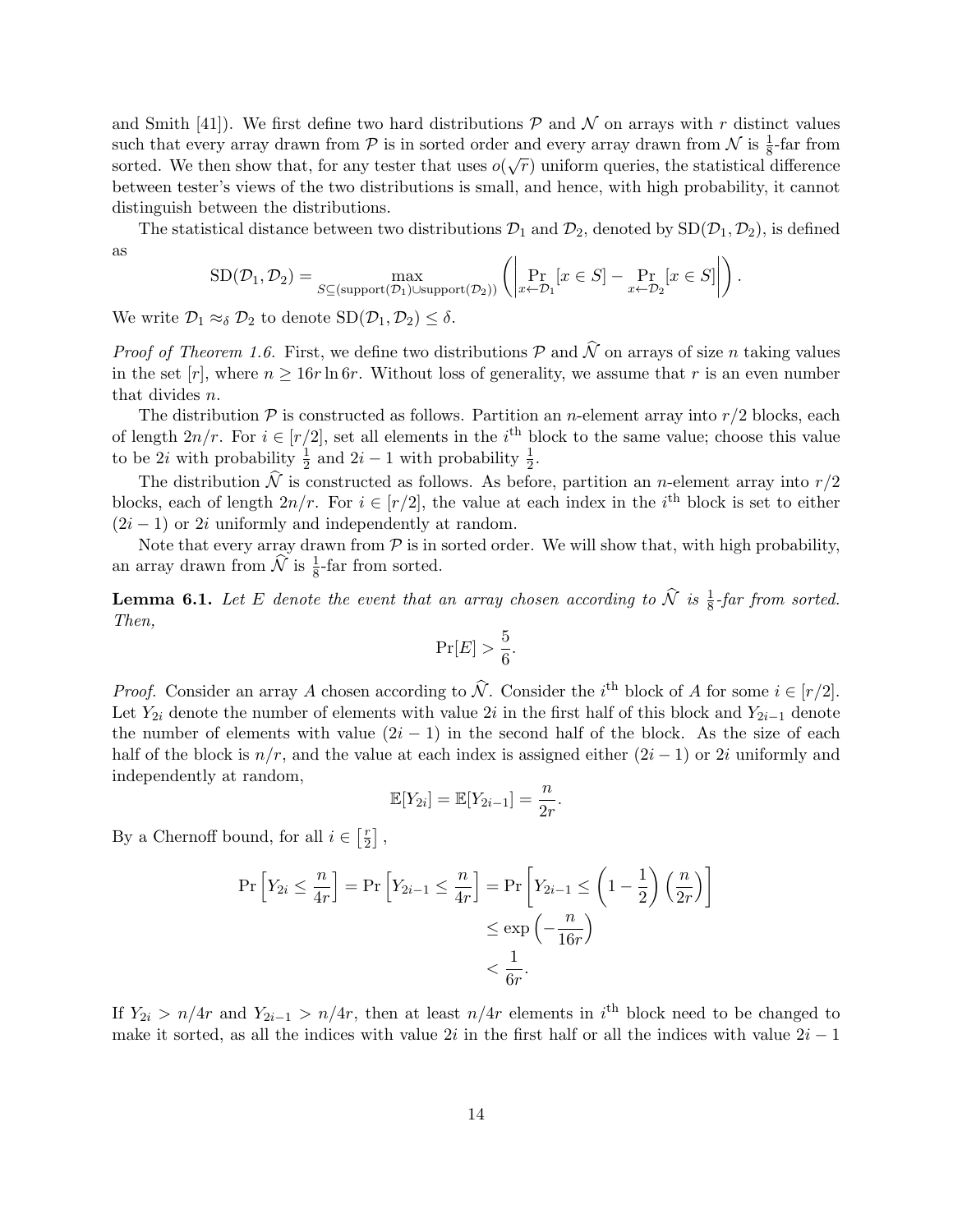in the last half need to be changed. By the union bound,

$$
\Pr\left[\bigvee_{j=1}^r \left(Y_j \leq \frac{n}{4r}\right)\right] \leq r \cdot \Pr\left[Y_1 \leq \frac{n}{4r}\right] < \frac{1}{6}.
$$

With probability at least 5/6, we have  $Y_{2i} > n/4r$  and  $Y_{2i-1} > n/4r$  for all  $i \in [r/2]$ . This implies that at least  $n/4r$  elements need to be changed in each of the  $r/2$  blocks to make them all sorted. Hence, with probability at least  $5/6$ , the array A is  $\frac{1}{8}$ -far from sorted.  $\Box$ 

Denote the conditional distribution  $\widehat{\mathcal{N}}|_E$  by  $\mathcal{N}$ , where E denotes the event that an array chosen according to  $\hat{\mathcal{N}}$  is  $\frac{1}{8}$ -far from sorted. Any instance sampled according to  $\mathcal{N}$  is  $\frac{1}{8}$ -far from sorted. The statistical distance  $SD(\hat{N}, \hat{\mathcal{N}})$  can be bounded using the following lemma proven by Raskhodnikova and Smith [41].

**Lemma 6.2** ([41, Claim 4]). Let E be an event that happens with probability at least  $1 - \delta$  under the distribution  $\mathcal{D}$ . Then,  $\mathcal{D} \approx_{\delta'} \mathcal{D}|_E$ , where  $\delta' = \frac{1}{1-\delta} - 1$ .

Applying Lemma 6.2 to N and  $\hat{N}$ , we get  $N \approx_{1/5} \hat{N}$ .

Consider any  $\frac{1}{8}$ -tester for sortedness that makes q queries where  $q \leq \sqrt{r}/5$ . Define P-view to be the distribution of values at the q locations queried by the tester in an array sampled according to P. Similarly, define  $\hat{N}$ -view and N-view. Next, we show that it is hard to distinguish P-view from  $N$ -view.

### Lemma 6.3.

$$
SD(\mathcal{P}\text{-view}, \mathcal{N}\text{-view}) < \frac{1}{3}.
$$

*Proof.* Let F denote the event that at least 2 out of the tester's q uniform samples from an array A are from the same block. An upper bound on the probability of this event can be obtained using the following lemma.

**Lemma 6.4** (Bellare and Rogaway [3]). Consider q balls and N bins, where each ball is assigned uniformly and independently at random to one of the bins. The probability that there exists a pair of balls assigned to the same bin is at most  $\frac{q(q-1)}{2N}$ .

By Lemma 6.4, we get  $Pr[F] \le \frac{q(q-1)}{2 \cdot r/2} < \frac{q^2}{r} = \frac{1}{25}$ . Then, by Lemma 6.2,

$$
\mathcal{P}\text{-view} \approx_{1/24} \mathcal{P}\text{-view}|_{\overline{F}};
$$
\n<sup>(1)</sup>

$$
\hat{\mathcal{N}}\text{-view} \approx_{1/24} \hat{\mathcal{N}}\text{-view}\big|\overline{F}.\tag{2}
$$

Since  $\mathcal{N} \approx_{1/5} \widehat{\mathcal{N}}$ , the definition of statistical difference implies that

$$
\mathcal{N}\text{-view} \approx_{1/5} \widehat{\mathcal{N}}\text{-view.} \tag{3}
$$

It remains to show that  $\mathcal{P}\text{-view}|_{\overline{F}} = \widehat{\mathcal{N}}\text{-view}|_{\overline{F}}$ . Let x be an index in the i<sup>th</sup> block, for some  $i \in [r/2]$ . Then  $Pr[A[x] = (2i-1)] = Pr[A[x] = 2i] = 1/2$  irrespective of whether  $A \leftarrow \mathcal{P}$  or  $A \leftarrow \mathcal{N}$ . If  $\overline{F}$  holds, then at most 1 index from each block is sampled by the tester. By the definition of  $\mathcal P$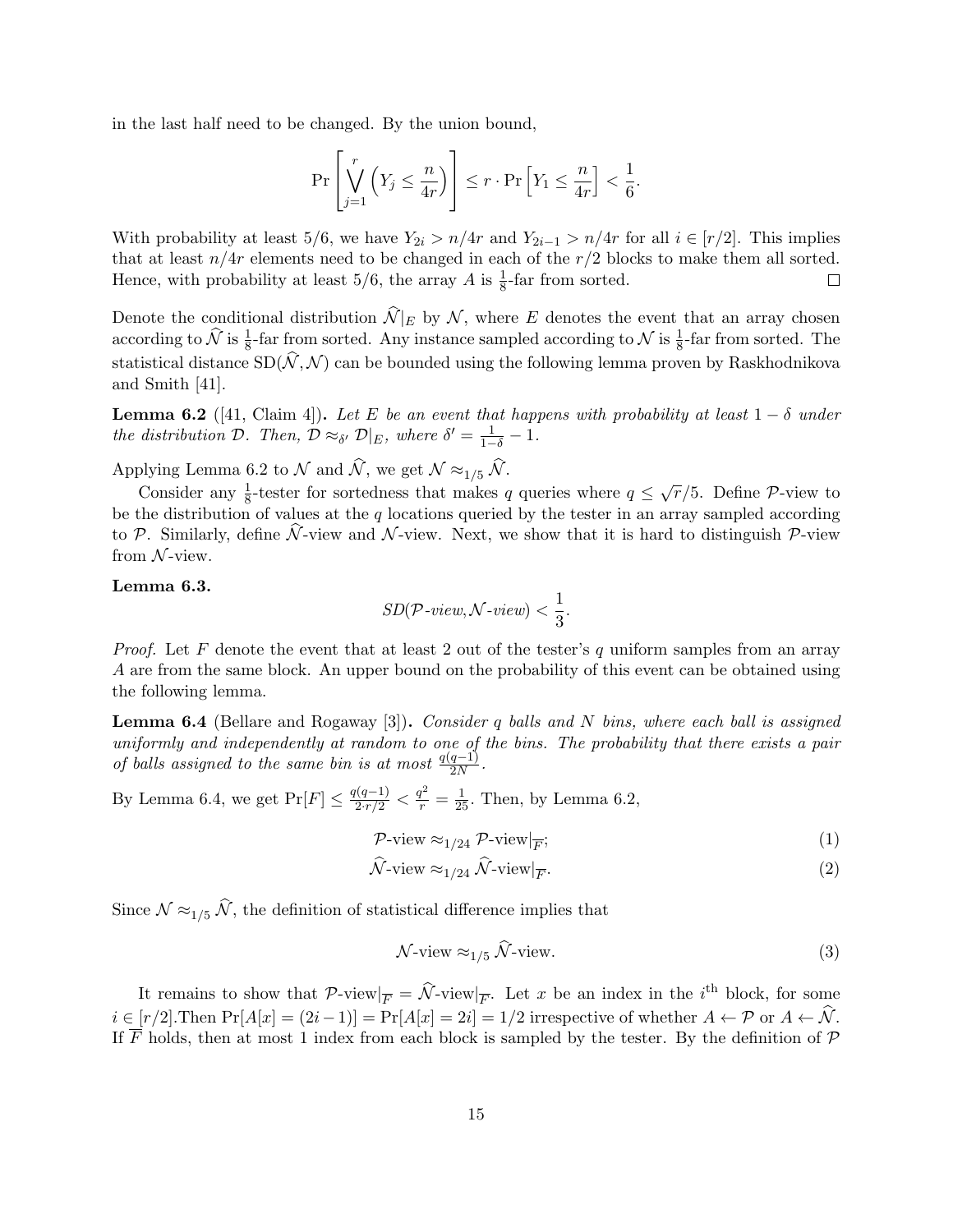and  $\hat{N}$ , for any two indices from different blocks, the values assigned to them are independent of each other. Hence,  $\mathcal{P}\text{-view}|_{\overline{F}} = \mathcal{N}\text{-view}|_{\overline{F}}$ . By (1)-(3),

$$
SD(\mathcal{P}\text{-view}, \mathcal{N}\text{-view}) \le \frac{1}{24} + \frac{1}{24} + \frac{1}{5} < \frac{1}{3}.
$$

This completes the proof of Lemma 6.3.

By Yao's principle [43], as stated in [41, Claim 5], for  $q \leq \sqrt{r}/5$ , it is hard for any  $\frac{1}{8}$ -tester using q uniform queries to distinguish  $P$  from  $N$ . Thus, uniform testers for sortedness of arrays with values in  $[r]$  require  $\Omega(\sqrt{r})$  queries. This completes the proof of Theorem 1.6.  $\Box$ 

### 7 Testing Convexity

In this section, we describe a nonadaptive tester for convexity of functions  $f : [n] \mapsto \mathbb{R}$  and prove Theorem 1.8. Recall that a function  $f : [n] \mapsto \mathbb{R}$  is convex if  $f(i) - f(i-1) \leq f(i+1) - f(i)$  for  $1 < i \leq n$ . Our convexity tester is Algorithm 5. It uses the nonadaptive convexity tester of Parnas et al. [39] as a black box.

| Algorithm 5: The Convexity Tester                                                                                                                      |
|--------------------------------------------------------------------------------------------------------------------------------------------------------|
| <b>input</b> : query access to $f : [n] \to \mathbb{R}$ , an upper bound r on $ \text{Im}(f) $ , and a distance<br>parameter $\varepsilon \in (0,1)$ . |
| if $r \geq \frac{\varepsilon n}{3}$ then                                                                                                               |
| Run the $\varepsilon$ -tester for convexity by Parnas et al. [39] on f and reject if it rejects.<br>$\mathbf{1}$                                       |
| else                                                                                                                                                   |
| 2 Let $M \leftarrow [r+1, \ldots, n-r]$ .                                                                                                              |
| Sample $\lceil \frac{4}{5} \rceil$ indices from M uniformly and independently at random.<br>$\overline{\mathbf{3}}$                                    |
| <b>Reject</b> if $f$ restricted to those indices is not constant.<br>$\overline{\mathbf{4}}$                                                           |
| 5 Accept.                                                                                                                                              |

The query complexity of our tester is  $O(1/\varepsilon)$  when  $r < \varepsilon n/3$ , as is evident from its description. In the other case,  $n \leq 3r/\varepsilon$ , our tester runs the tester of [39], which makes  $O(\log n/\varepsilon)$  queries. Substituting the upper bound on  $n$ , we get the query complexity bound claimed in Theorem 1.8. The arguments for the bounds on the time complexity are the same as that for the query complexity.

Given a function  $f : [n] \mapsto \mathbb{R}$  and a set  $S \subseteq [n]$ , let  $f_S$  denote the restriction of f to the indices in S whenever  $S \neq \emptyset$ . To prove the correctness of our tester, we first prove the following characterization of convex functions with image size at most r.

**Claim 7.1.** If  $f : [n] \rightarrow \mathbb{R}$  is convex and  $|Im(f)| \leq r$ , then  $f_M$  for  $M = [r + 1..n - r]$  is a constant function.

*Proof.* We can assume that  $r < n/2$ , for otherwise,  $M = \emptyset$ . Assume for the sake of contradiction that there exists points  $x, x + 1 \in M$  such that  $f_M(x) \neq f_M(x + 1)$ . If  $f_M(x) < f_M(x + 1)$ , then f has to be monotonically increasing on the domain restricted to  $[x + 1, \ldots, n]$ , which has more than r elements in it as  $x < n - r + 1$ . By the pigeonhole principle, this results in a contradiction, as  $|\text{Im}(f)| \leq r$ . If  $f_M(x) > f_M(x+1)$ , then f has to be monotonically decreasing on the set

 $\Box$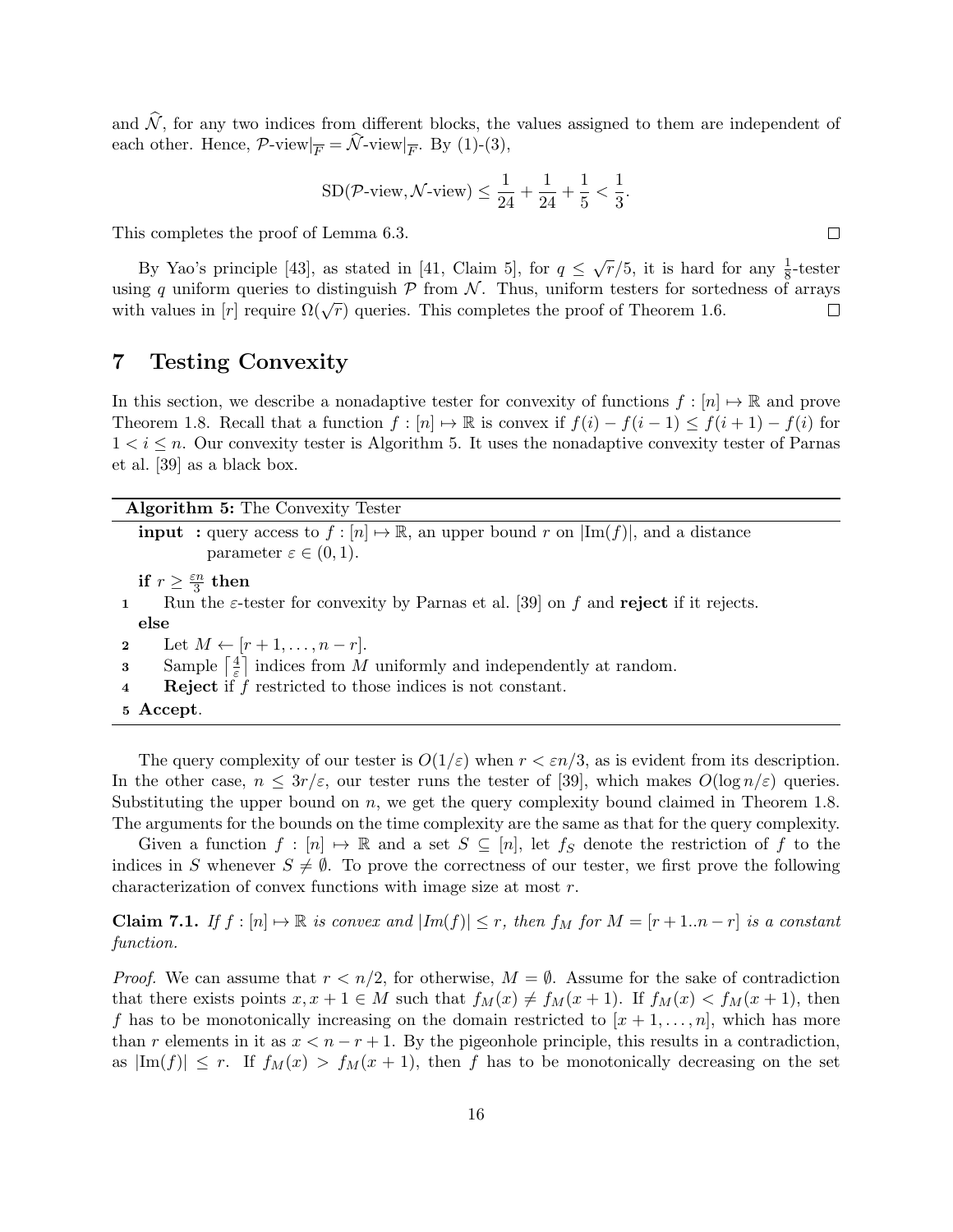$[1, \ldots, x+1]$ , which has more than r elements in it since  $x \geq r$ . By the pigeonhole principle, this also leads to a contradiction, as  $|\text{Im}(f)| \leq r$ . Hence, f can take only one value on M and therefore,  $f_M$  is a constant function.  $\Box$ 

We will now show that the tester accepts every function that is convex and rejects with probability at least  $2/3$ , every function that is  $\varepsilon$ -far from convex.

**Lemma 7.2.** Consider a function  $f : [n] \rightarrow \mathbb{R}$ . Algorithm 5, on input  $r \ge |Im(f)|$  and  $\varepsilon$ , accepts if f is convex and rejects, with probability at least  $2/3$ , if f is  $\varepsilon$ -far from convex.

*Proof.* If  $r \geq \frac{\varepsilon n}{3}$  $\frac{3}{3}$ , Algorithm 5 runs the tester for convexity by [39], and so the correctness follows from their analysis.

Consider the case where  $r < \varepsilon n/3$ . It follows from Claim 7.1 that Algorithm 5 accepts f if it is convex. Now assume that f is  $\varepsilon$ -far from convex. It remains to prove that  $f_M$  is  $\varepsilon/3$ -far from being a constant function, where  $M = [r+1, \ldots, n-r]$ . Assume for the sake of contradiction that  $f_M$  is  $\varepsilon/3$ -close to constant. We will construct a convex function  $g : [n] \mapsto \mathbb{R}$  such that g is  $\varepsilon$ -close to f and satisfies  $|\text{Im}(g)| \leq r$ . This will give us the required contradiction. Let the constant function closest to  $f_M$  be h, where  $h(x) = c$  for every  $x \in M$ . The function g is then defined as a constant function taking the value c on all points in  $[n]$ . Since the Hamming distance of  $f_M$  from h is at most  $\varepsilon n/3$ , the total Hamming distance of f from g is at most  $\varepsilon n/3 + 2r < \varepsilon n$ . This contradicts the fact that f is  $\varepsilon$ -far from convex. Hence,  $f_M$  is  $\frac{\varepsilon}{3}$ -far from being a constant function. The probability that  $4/\varepsilon$  samples fail to detect that  $f_M$  is  $\varepsilon/3$ -far from constant is at most  $(1 - \varepsilon/3)^{4/\varepsilon} \le \exp(-4/3) < 1/3$ .  $\Box$ 

# References

- [1] Nir Ailon and Bernard Chazelle. Information theory in property testing and monotonicity testing in higher dimension. Inf. Comput.,  $204(11):1704-1717$ ,  $2006$ .
- [2] Tugkan Batu, Ronitt Rubinfeld, and Patrick White. Fast approximate PCPs for multidimensional bin-packing problems. Inf. Comput., 196(1):42–56, 2005.
- [3] Mihir Bellare and Phillip Rogaway. Lecture notes on modern cryptography, 2005. URL: https://cseweb.ucsd.edu/~mihir/cse207/w-birthday.pdf.
- [4] Aleksandrs Belovs and Eric Blais. Quantum algorithm for monotonicity testing on the hypercube. Theory of Computing, 11:403–412, 2015.
- [5] Aleksandrs Belovs and Eric Blais. A polynomial lower bound for testing monotonicity. In Proceedings of the 48th Annual ACM SIGACT Symposium on Theory of Computing, STOC 2016, Cambridge, MA, USA, June 18-21, 2016, pages 1021–1032, 2016.
- [6] Sagi Ben-Moshe, Yaron Kanza, Eldar Fischer, Arie Matsliah, Mani Fischer, and Carl Staelin. Detecting and exploiting near-sortedness for efficient relational query evaluation. In Database Theory - ICDT 2011, 14th International Conference, Uppsala, Sweden, March 21-24, 2011, Proceedings, pages 256–267, 2011.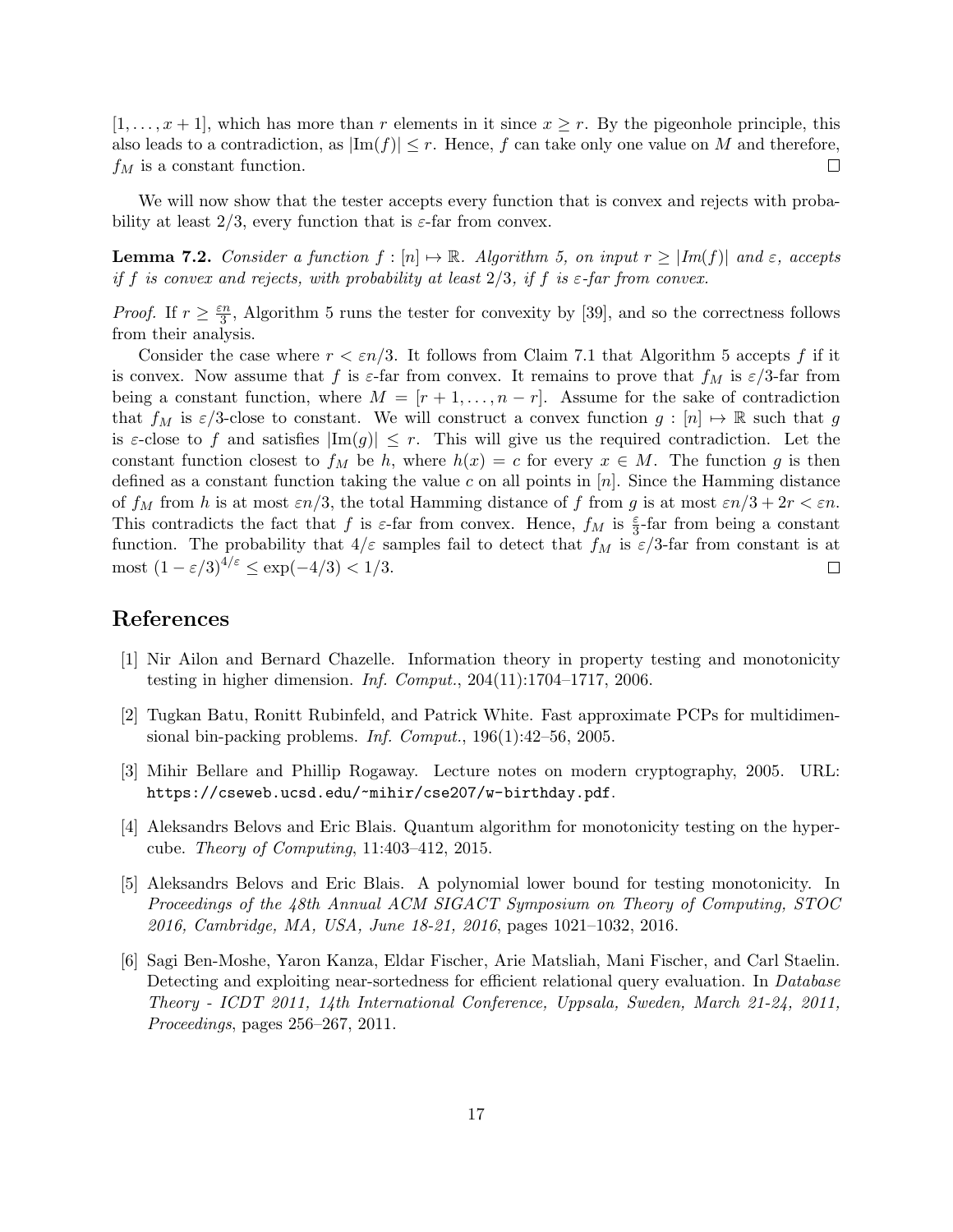- [7] Piotr Berman, Meiram Murzabulatov, and Sofya Raskhodnikova. The power and limitations of uniform samples in testing properties of figures. In 36th IARCS Annual Conference on Foundations of Software Technology and Theoretical Computer Science, FSTTCS 2016, December 13-15, 2016, Chennai, India, pages 45:1–45:14, 2016.
- [8] Piotr Berman, Meiram Murzabulatov, and Sofya Raskhodnikova. Testing convexity of figures under the uniform distribution. In 32nd International Symposium on Computational Geometry, SoCG 2016, June 14-18, 2016, Boston, MA, USA, pages 17:1–17:15, 2016.
- [9] Piotr Berman, Sofya Raskhodnikova, and Grigory Yaroslavtsev.  $L_p$ -testing. In Symposium on Theory of Computing, STOC 2014, New York, NY, USA, May 31 - June 03, 2014, pages 164–173, 2014.
- [10] Arnab Bhattacharyya, Elena Grigorescu, Kyomin Jung, Sofya Raskhodnikova, and David P. Woodruff. Transitive-closure spanners. SIAM J. Comput., 41(6):1380–1425, 2012.
- [11] Eric Blais, Joshua Brody, and Kevin Matulef. Property testing lower bounds via communication complexity. Computational Complexity, 21(2):311–358, 2012.
- [12] Eric Blais, Sofya Raskhodnikova, and Grigory Yaroslavtsev. Lower bounds for testing properties of functions over hypergrid domains. In IEEE 29th Conference on Computational Complexity, CCC 2014, Vancouver, BC, Canada, June 11-13, 2014, pages 309–320, 2014.
- [13] Jop Briët, Sourav Chakraborty, David García-Soriano, and Arie Matsliah. Monotonicity testing and shortest-path routing on the cube. Combinatorica, 32(1):35–53, 2012.
- [14] Deeparnab Chakrabarty. Monotonicity testing. In Encyclopedia of Algorithms, pages 1352– 1356. Springer, 2016.
- [15] Deeparnab Chakrabarty, Kashyap Dixit, Madhav Jha, and C. Seshadhri. Property testing on product distributions: Optimal testers for bounded derivative properties. In Proceedings of the Twenty-Sixth Annual ACM-SIAM Symposium on Discrete Algorithms, SODA 2015, San Diego, CA, USA, January 4-6, 2015, pages 1809–1828, 2015.
- [16] Deeparnab Chakrabarty and C. Seshadhri. Optimal bounds for monotonicity and Lipschitz testing over hypercubes and hypergrids. In Symposium on Theory of Computing Conference, STOC'13, Palo Alto, CA, USA, June 1-4, 2013, pages 419–428, 2013.
- [17] Deeparnab Chakrabarty and C. Seshadhri. An optimal lower bound for monotonicity testing over hypergrids. Theory of Computing, 10:453–464, 2014.
- [18] Deeparnab Chakrabarty and C. Seshadhri. An  $o(n)$  monotonicity tester for Boolean functions over the hypercube. *SIAM J. Comput.*,  $45(2):461-472$ ,  $2016$ .
- [19] Xi Chen, Anindya De, Rocco A. Servedio, and Li-Yang Tan. Boolean function monotonicity testing requires (almost)  $n^{1/2}$  non-adaptive queries. In Proceedings of the Forty-Seventh Annual ACM on Symposium on Theory of Computing, STOC '15, pages 519–528, New York, NY, USA, 2015.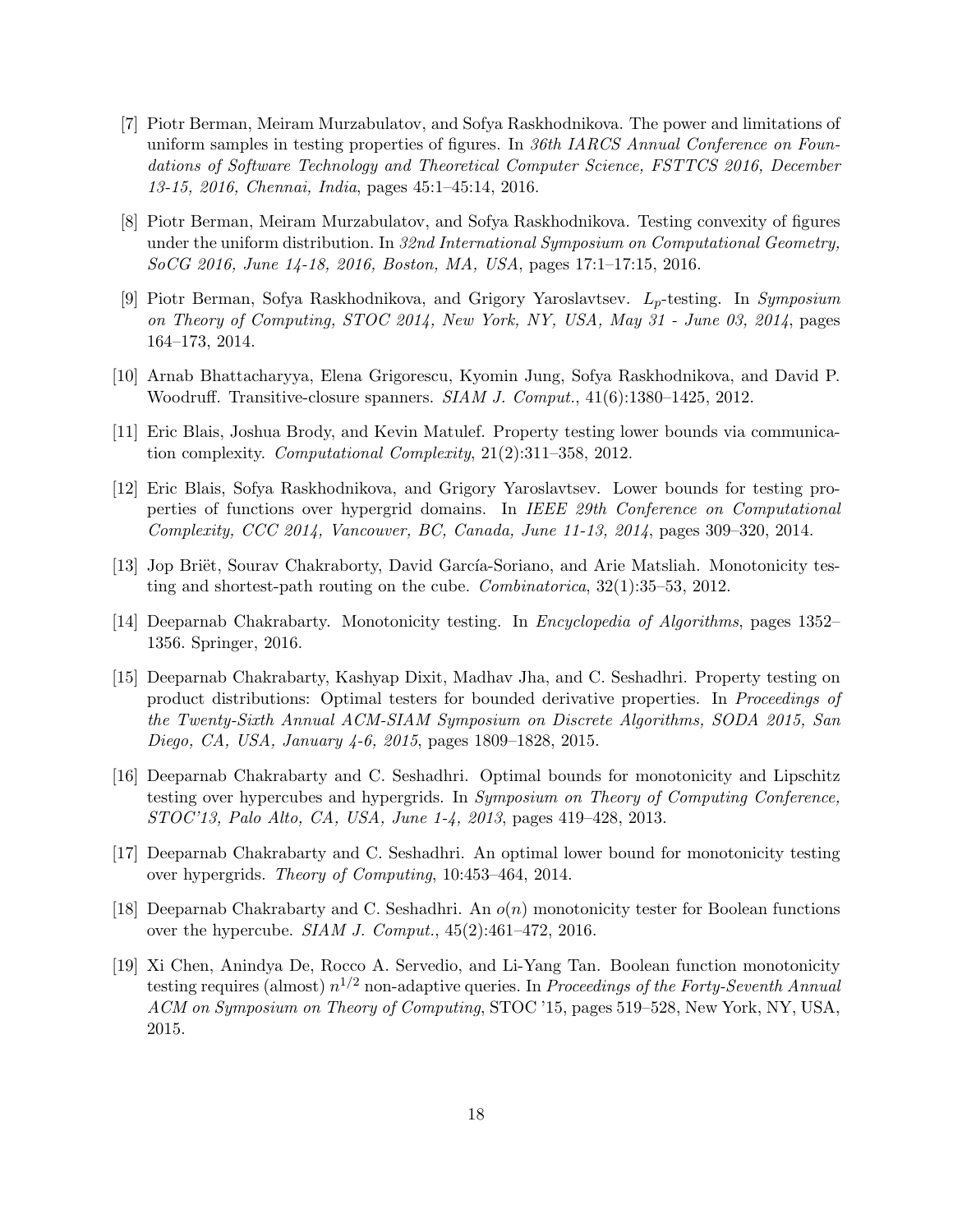- [20] Xi Chen, Rocco A. Servedio, and Li-Yang Tan. New algorithms and lower bounds for monotonicity testing. In 55th IEEE Annual Symposium on Foundations of Computer Science, FOCS 2014, Philadelphia, PA, USA, October 18-21, 2014, pages 286–295, 2014.
- [21] Thomas H. Cormen, Charles E. Leiserson, Ronald L. Rivest, and Clifford Stein. Introduction to Algorithms, Second Edition. The MIT Press and McGraw-Hill Book Company, 2001.
- [22] Kashyap Dixit, Sofya Raskhodnikova, Abhradeep Thakurta, and Nithin M. Varma. Erasureresilient property testing. In 43rd International Colloquium on Automata, Languages, and Programming, ICALP 2016, July 11-15, 2016, Rome, Italy, pages 91:1–91:15, 2016.
- [23] Yevgeniy Dodis, Oded Goldreich, Eric Lehman, Sofya Raskhodnikova, Dana Ron, and Alex Samorodnitsky. Improved testing algorithms for monotonicity. In RANDOM-APPROX'99, Berkeley, CA, USA, August 8-11, 1999, Proceedings, pages 97–108, 1999.
- [24] Funda Ergün, Sampath Kannan, Ravi Kumar, Ronitt Rubinfeld, and Mahesh Viswanathan. Spot-checkers. J. Comput. Syst. Sci., 60(3):717–751, 2000.
- [25] Eldar Fischer. On the strength of comparisons in property testing. Inf. Comput.,  $189(1):107-$ 116, 2004.
- [26] Eldar Fischer, Oded Lachish, and Yadu Vasudev. Trading query complexity for sample-based testing and multi-testing scalability. In IEEE 56th Annual Symposium on Foundations of Computer Science, FOCS 2015, Berkeley, CA, USA, 17-20 October, 2015, pages 1163–1182, 2015.
- [27] Eldar Fischer, Eric Lehman, Ilan Newman, Sofya Raskhodnikova, Ronitt Rubinfeld, and Alex Samorodnitsky. Monotonicity testing over general poset domains. In Proceedings on 34th Annual ACM Symposium on Theory of Computing, May 19-21, 2002, Montréal, Québec, Canada, pages 474–483, 2002.
- [28] Oded Goldreich, Shafi Goldwasser, Eric Lehman, Dana Ron, and Alex Samorodnitsky. Testing monotonicity. *Combinatorica*, 20(3):301–337, 2000.
- [29] Oded Goldreich, Shafi Goldwasser, and Dana Ron. Property testing and its connection to learning and approximation. J. ACM, 45(4):653–750, 1998.
- [30] Oded Goldreich and Dana Ron. On proximity-oblivious testing. SIAM J. Comput., 40(2):534– 566, 2011.
- [31] Oded Goldreich and Dana Ron. On sample-based testers. TOCT, 8(2):7, 2016.
- [32] Shirley Halevy and Eyal Kushilevitz. Distribution-free property-testing. SIAM J. Comput., 37(4):1107–1138, 2007.
- [33] Shirley Halevy and Eyal Kushilevitz. Testing monotonicity over graph products. Random Struct. Algorithms, 33(1):44–67, 2008.
- [34] Kazuo Iwama and Yuichi Yoshida. Parameterized testability. In Innovations in Theoretical Computer Science, ITCS'14, Princeton, NJ, USA, January 12-14, 2014, pages 507–516, 2014.